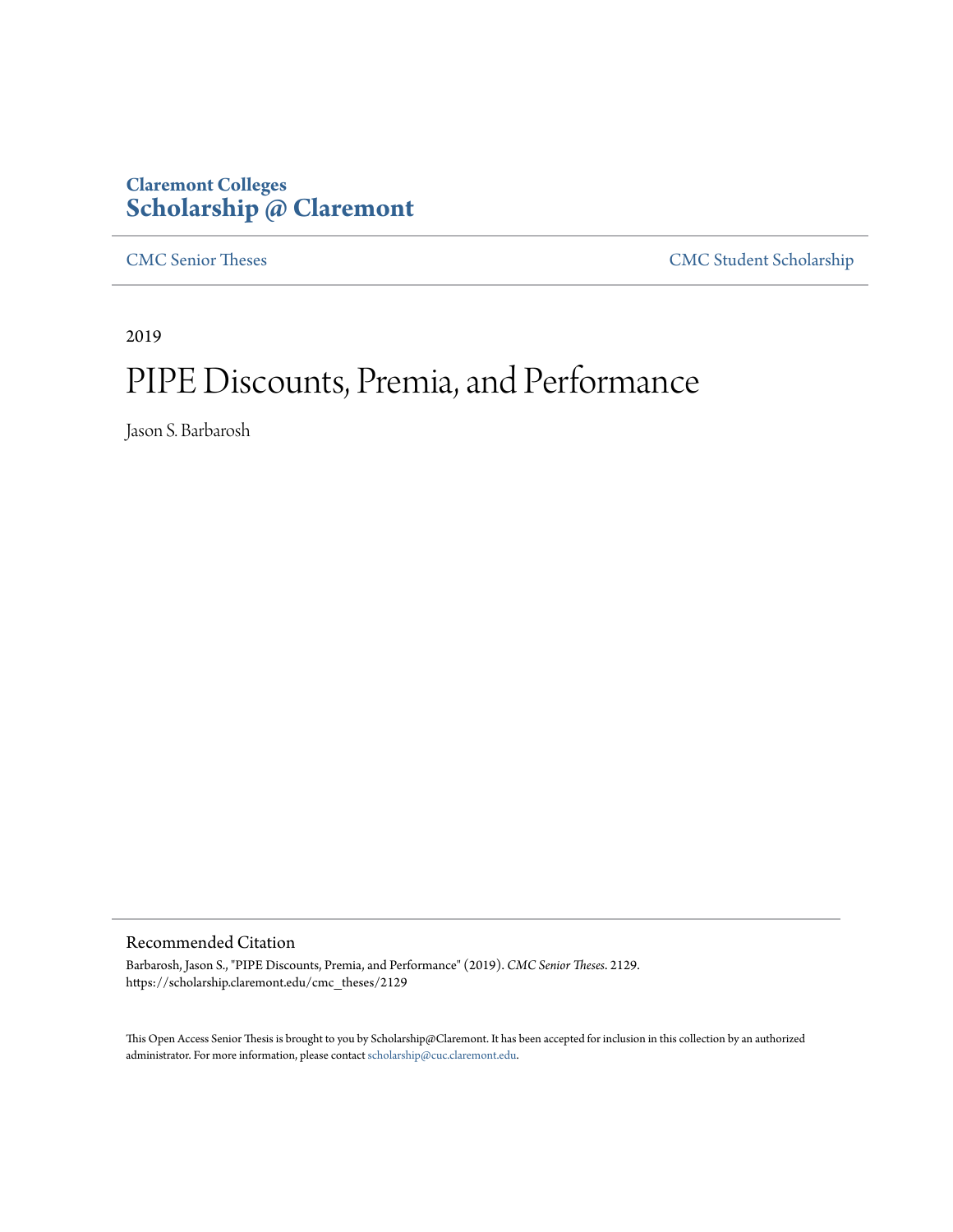Claremont McKenna College

# PIPE Discounts, Premia, and Performance

submitted to Professor Janet Kiholm Smith

> by Jason Barbarosh

for Senior Thesis Spring 2019 April 29, 2019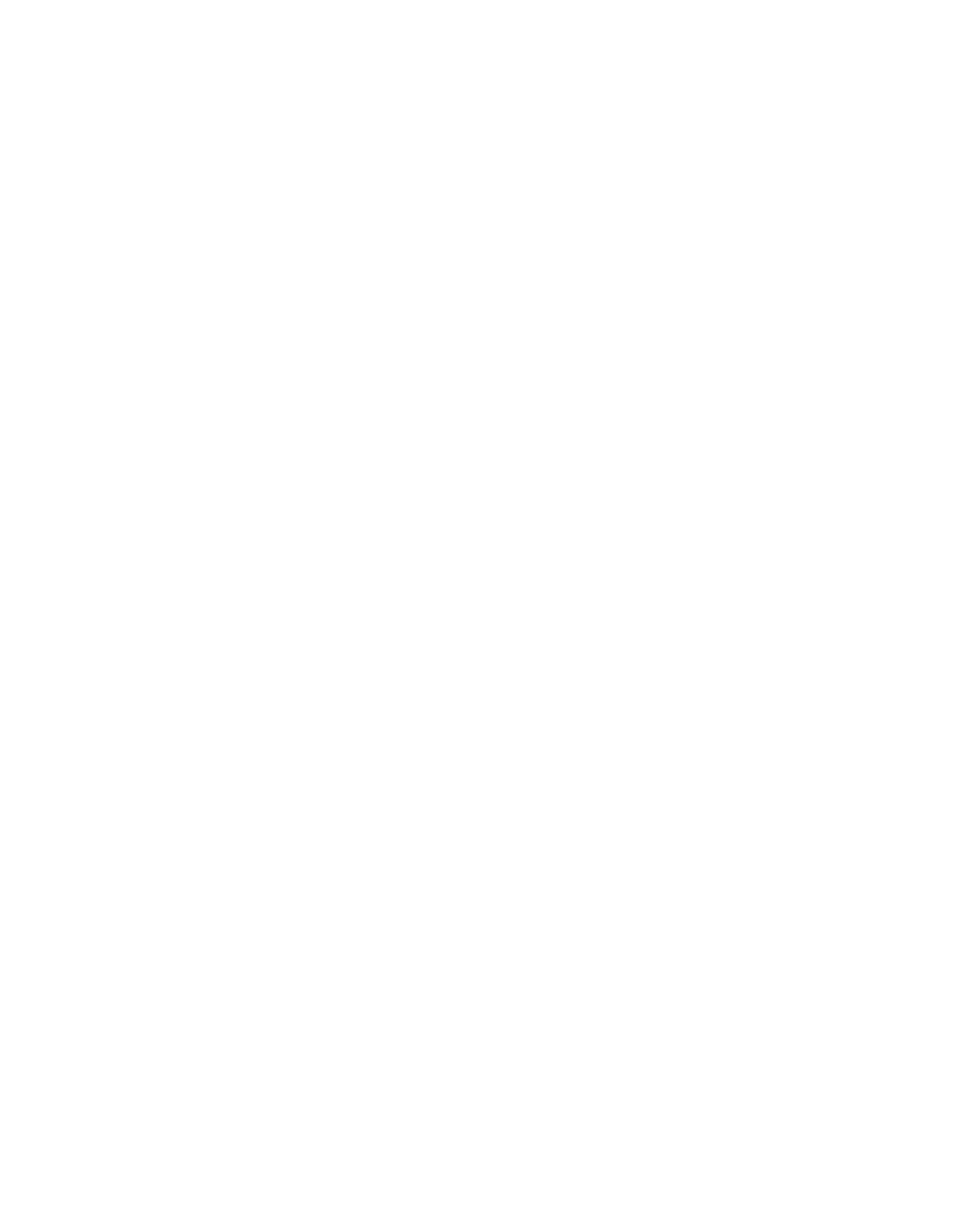# **Acknowledgements**

First of all, I would like to thank my family. Words cannot describe how fortunate I am to have to have the support, love and care of my parents and younger sister.

I would like to thank my reader, Professor Janet Smith for all your help throughout this process. You've been an instrumental force in helping me finish.

I would like to thank my all my friends, roommates, and suitemates for always being there for me. You've all made my experience at CMC the best years of my life.

Lastly, I would like to thank my mentors. Thank you for helping me develop my personal and professional self. I'm extremely grateful for your kindness, dedication, and knowledge.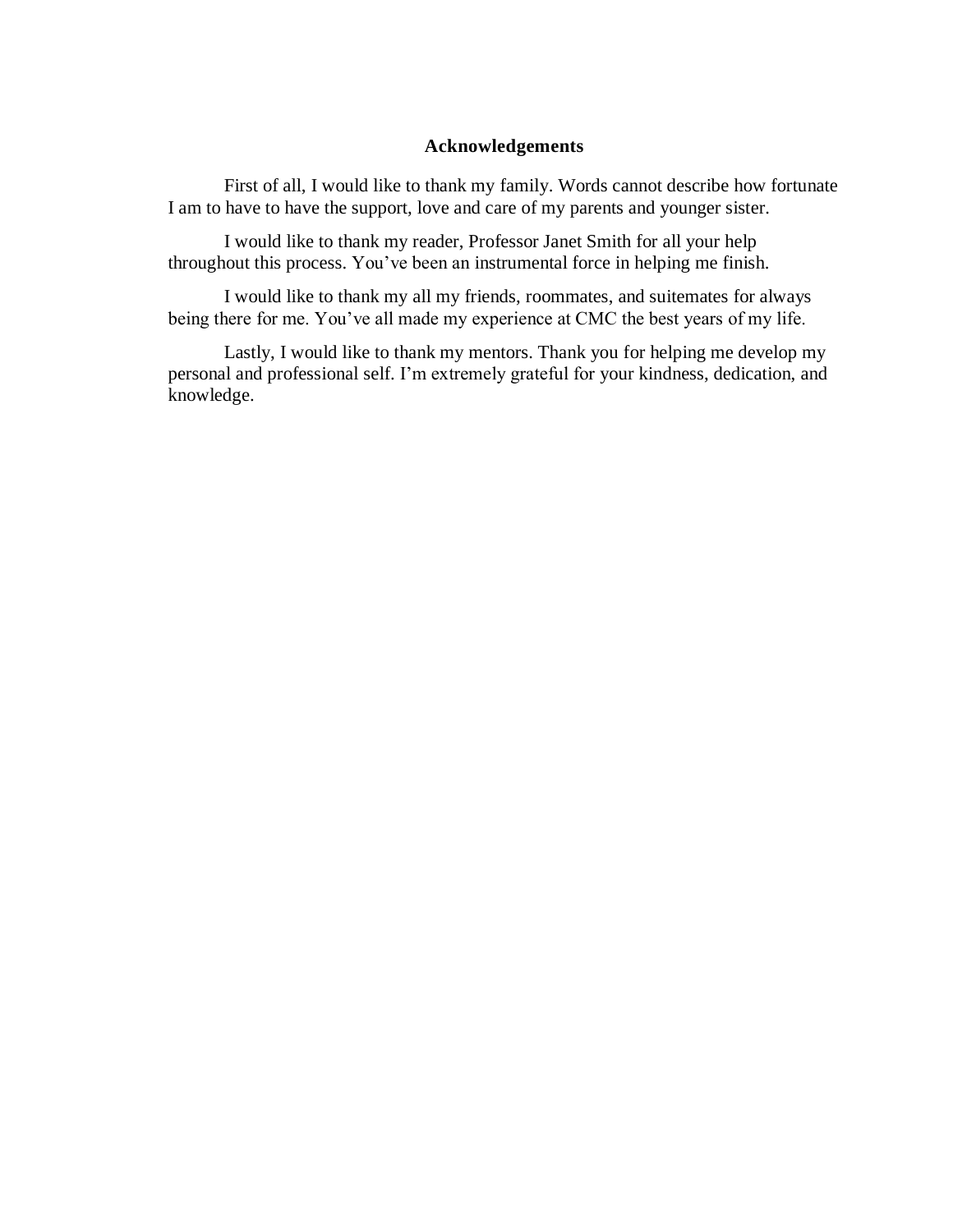# **Abstract**

This paper explores private investments in public equity (PIPE) deals as a means of alternative firm financing. Poorly performing companies often look towards PIPEs to quickly raise capital when traditional means of financing are limited. This study provides an analysis on both the discount and premia that PIPEs are issued at, as well as the performance of firms after the deal announcement. Overall, this study finds that successful PIPEs from the investor's perspective are issued at a discount of close to 17%, and unsuccessful PIPEs are issued at an average of a 15% premium. I find substantial cumulative abnormal returns of 9% over a three-day period due to positive information shocks. Overall, this thesis corroborates past research in the field.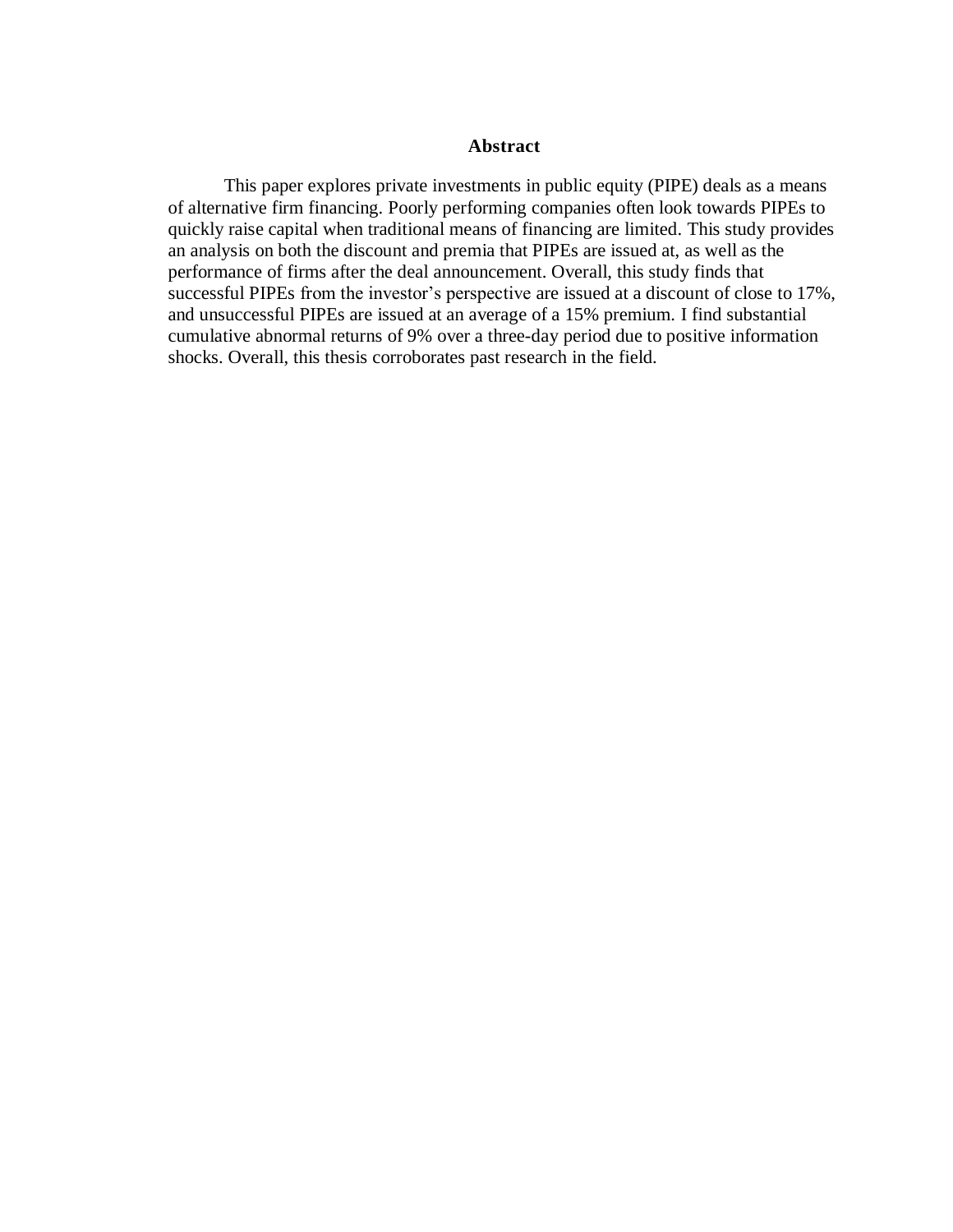# **TABLE OF CONTENTS**

| L.              |  |
|-----------------|--|
| A.              |  |
| <b>B.</b>       |  |
|                 |  |
| $\Pi$ .         |  |
| III.            |  |
| A.              |  |
|                 |  |
| B.              |  |
| $\mathcal{C}$ . |  |
|                 |  |
|                 |  |
| IV.             |  |
| $\mathsf{A}$ .  |  |
|                 |  |
|                 |  |
|                 |  |
| <b>B.</b>       |  |
|                 |  |
| V.              |  |
| VI.             |  |
| VII.            |  |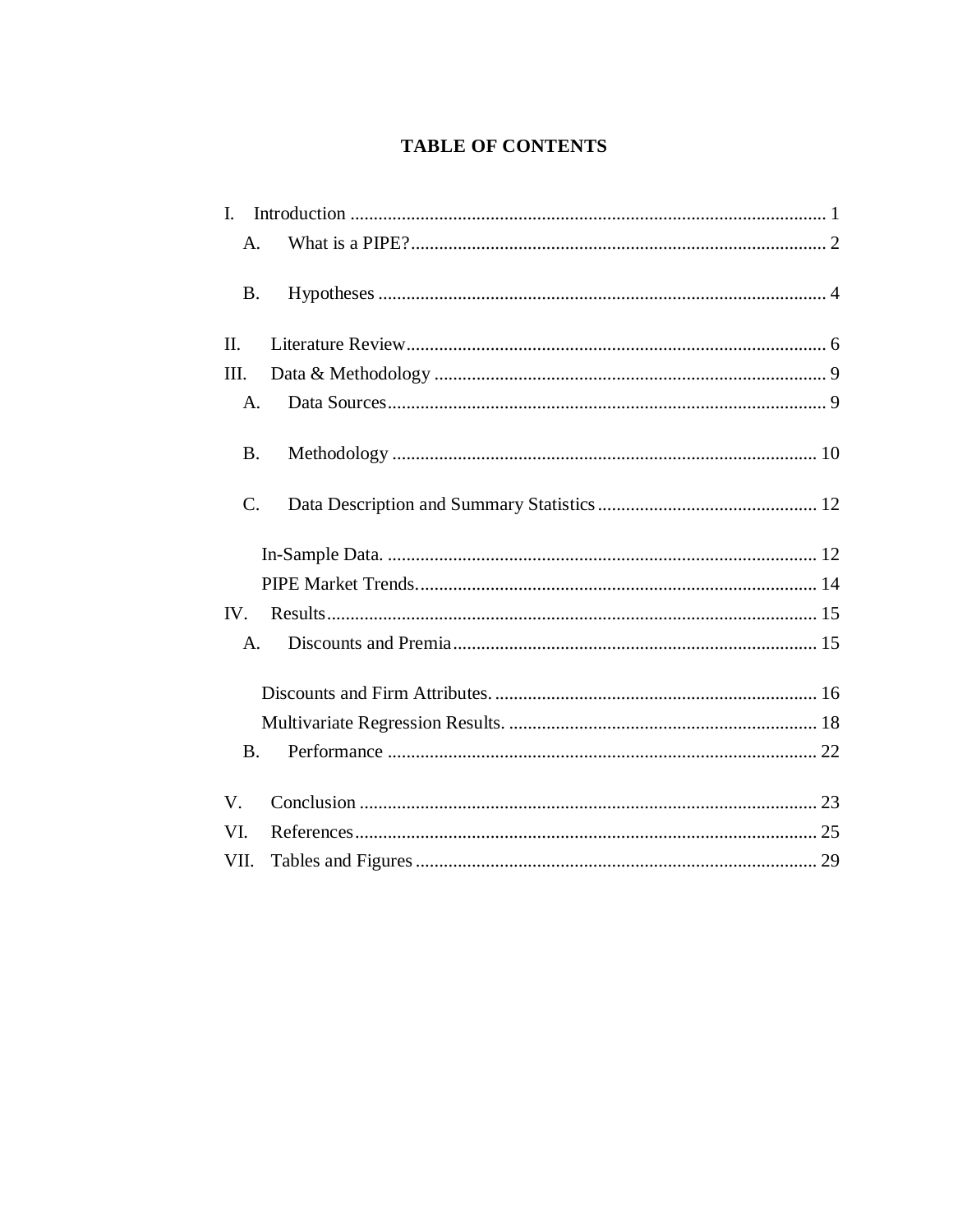#### **I. Introduction**

<span id="page-6-0"></span>On April 26, 2019, both the S&P 500 and NASDAQ composite indexes achieved record highs, closing at 2,939.88 and 8,146.40, respectively (CNBC, 2019). Despite modest news of an oncoming recession, 2019 marks yet another strong period of performance. In fact, equity markets have experienced positive returns every year–except 2018–since the 2008 Great Financial Crisis.<sup>1</sup> Debt capital markets have also performed exceptionally well. Corporate bond issuances surpassed \$1 trillion for the fifth year in a row, and is projected to continue growing (Barclays, 2019). "It's easier to raise money [now] than any time... over the past 30 years," said Carlyle Group founder David Rubenstein in 2018.

There is plenty of evidence showing that stocks have performed well–but what about the companies that haven't? Not every firm will be successful. Plenty of high quality companies end up strapped for cash due to poor investments, mismanagement, and a host of other reasons. Firms in this situation are faced with a tough choice. If management chooses not to cease operations, a likely pragmatic move is to raise more capital. But how exactly should a firm go about this?

Debt financing may be difficult because firms, especially those with negative net income, may not have the means to pay back the interest. Equity investments may also be difficult. Firms can suffer from a lack of analyst coverage, poor trading volume, or insufficient funds to cover the costs of a second public offering (Hogboom, 2004).

 $\overline{a}$ 

<sup>&</sup>lt;sup>1</sup> The S&P 500 is used as a proxy for the equity markets. Returns retrieved from S&P Global website.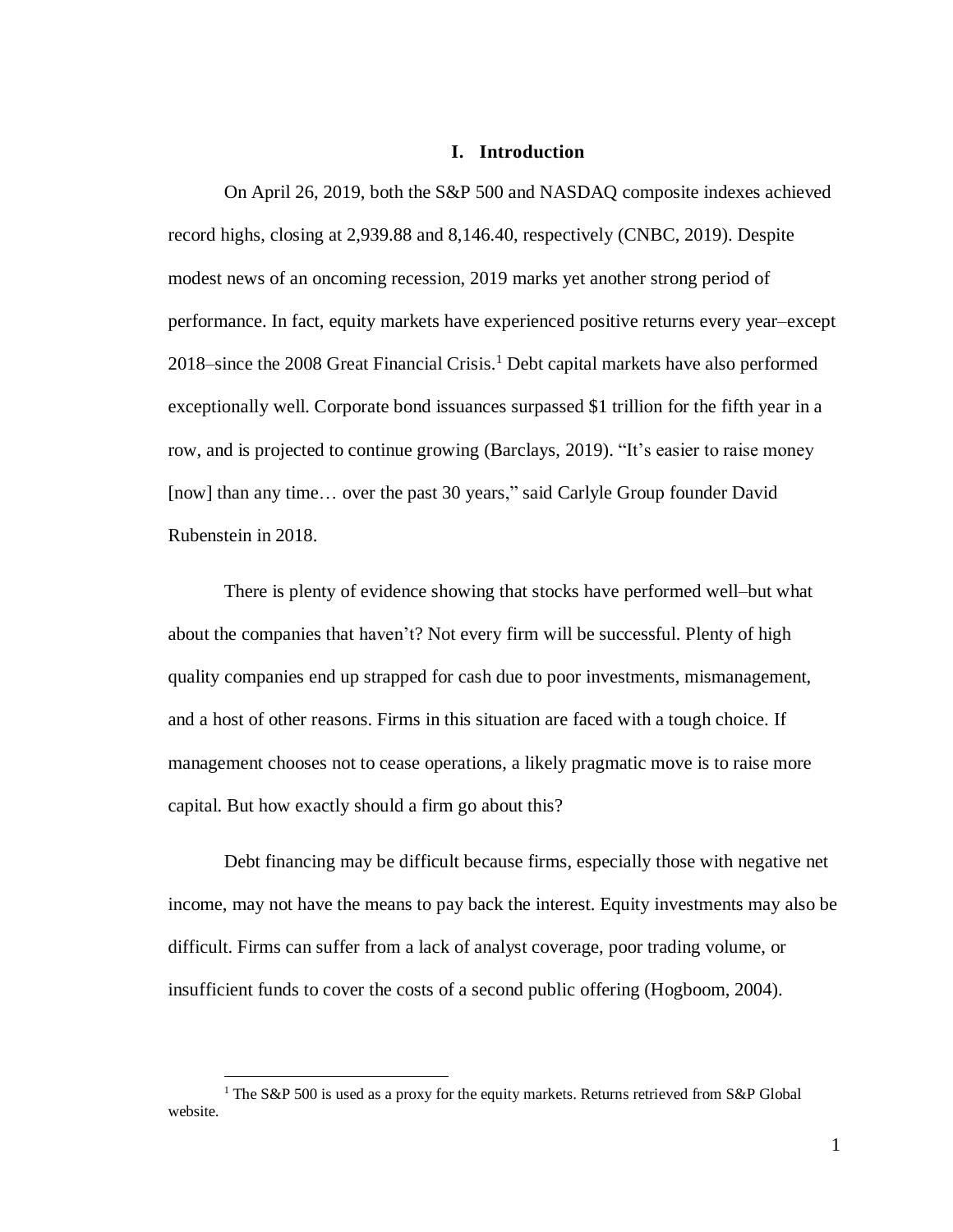# <span id="page-7-0"></span>**A. What is a PIPE?**

 $\overline{a}$ 

This paper takes a deeper look into private investments in public equity, or PIPEs, as an alternative method of raising capital. PIPEs are a special type of deal that involve an investor–such as a corporation, asset manager, or high net-worth individual– purchasing equity in a public company. <sup>2</sup> PIPEs provide a quick means of capital for firms in desperate need. For perspective, PricewaterHouseCoopers (2017) finds that a typical initial public offering (IPO) can take as long as 12 months of work; a PIPE can take as little as a few days. The catch is that PIPEs are issued with an assortment of deal sweeteners and stipulations.

Most notably, PIPEs are often issued at a discount to the market value of equity. Target firms typically need immediate capital to survive, so they have no choice but to accept a lower valuation. Lim, Schwert, and Weisbach (2017) find that over 90% of firms issuing PIPEs are worth under \$1 billion in market capitalization and have a median book asset value of only \$51 million. Further, I find that the majority of firms that issue PIPEs have negative net income and junk rated credit.

Additionally, PIPEs are typically issued with restricted shares, which are then registered at a later date.<sup>3</sup> The discount factors in the illiquidity that investors face due to the lack of resale rights until the issuing firm registers the shares (Hogboom, 2004).

 $2$  A public company is defined by the Securities and Exchange Commission (SEC) as a firm that trades its securities in a public marketplace, and reports specific financial and business information to the public on a regular basis.

 $3$  Restricted equity is defined by the SEC as a security that is acquired in a private sale that may not be resold on an exchange, pursuant to Rule 144 of the Securities Act of 1933. When a firm issues restricted equity, it promises to file for registration to give the investor the option to sell their stake.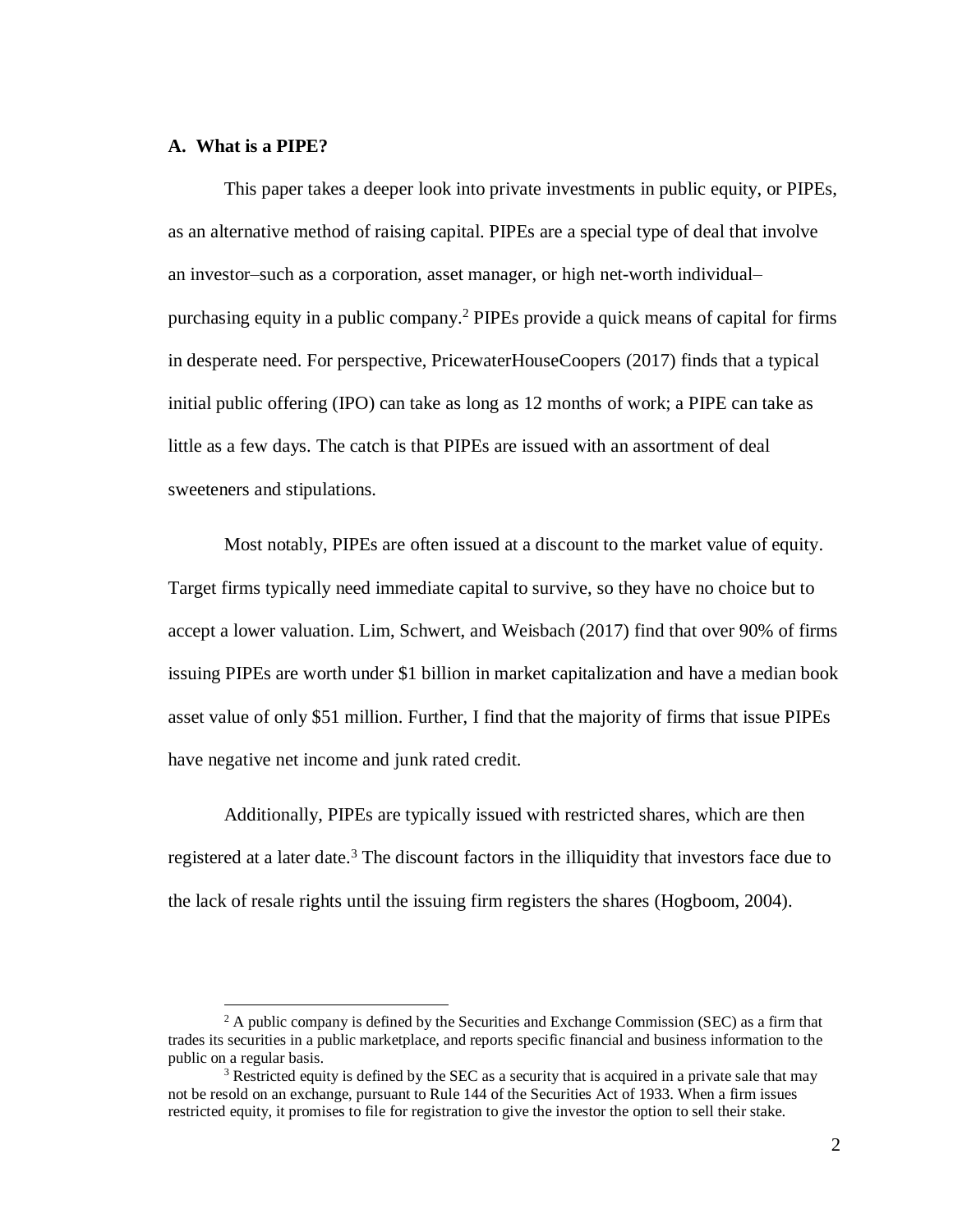Stock warrants are also often added as a sweetener for the investor. A warrant is similar to a stock option in that it allows an investor to purchase shares in a company in the future at a specified price. Warrants have often been criticized for being predatory. They generally contain extreme repricing rights and antidilutive conditions if the strike price is not achieved (Hogboom, 2004). Hogboom also finds that warrants are often used as retribution if the issuing firm does not register the equity on time. Lim, Schwert, and Weisbach (2017) find that its inclusion dramatically increases the size of the discount.

Not all PIPEs come at a discount. In 2016, Google's private equity arm Google Capital (GC) purchased a \$46.35 million stake in Care.com, an online provider of family care and home services. GC paid a 24% premium to the market value of equity (TechCrunch, 2016). TechCrunch notes that the firm suffered from typical ailments discussed earlier: poor financial performance and poor float. This made a PIPE issuance an attractive option. In the days after the deal announcement, TechCrunch notes that its market capitalization nearly doubled.

This begs the question of how best to calculate the placement discount. A naïve estimation of discount is simply a ratio of the PIPE equity value to the market equity value. But markets exhibit semi-strong form efficiency, where stock prices reflect new information (Fama, 1965). Therefore, a better measure of discount incorporates sufficient time for the market to price in new information. Hertzel and Smith (1993) call this the "with information" discount, and is measured as the relationship between the PIPE equity value and the market value of equity ten days after the deal announcement. Therefore, a PIPE is classified as placed at a discount if the "with information" market price exceeds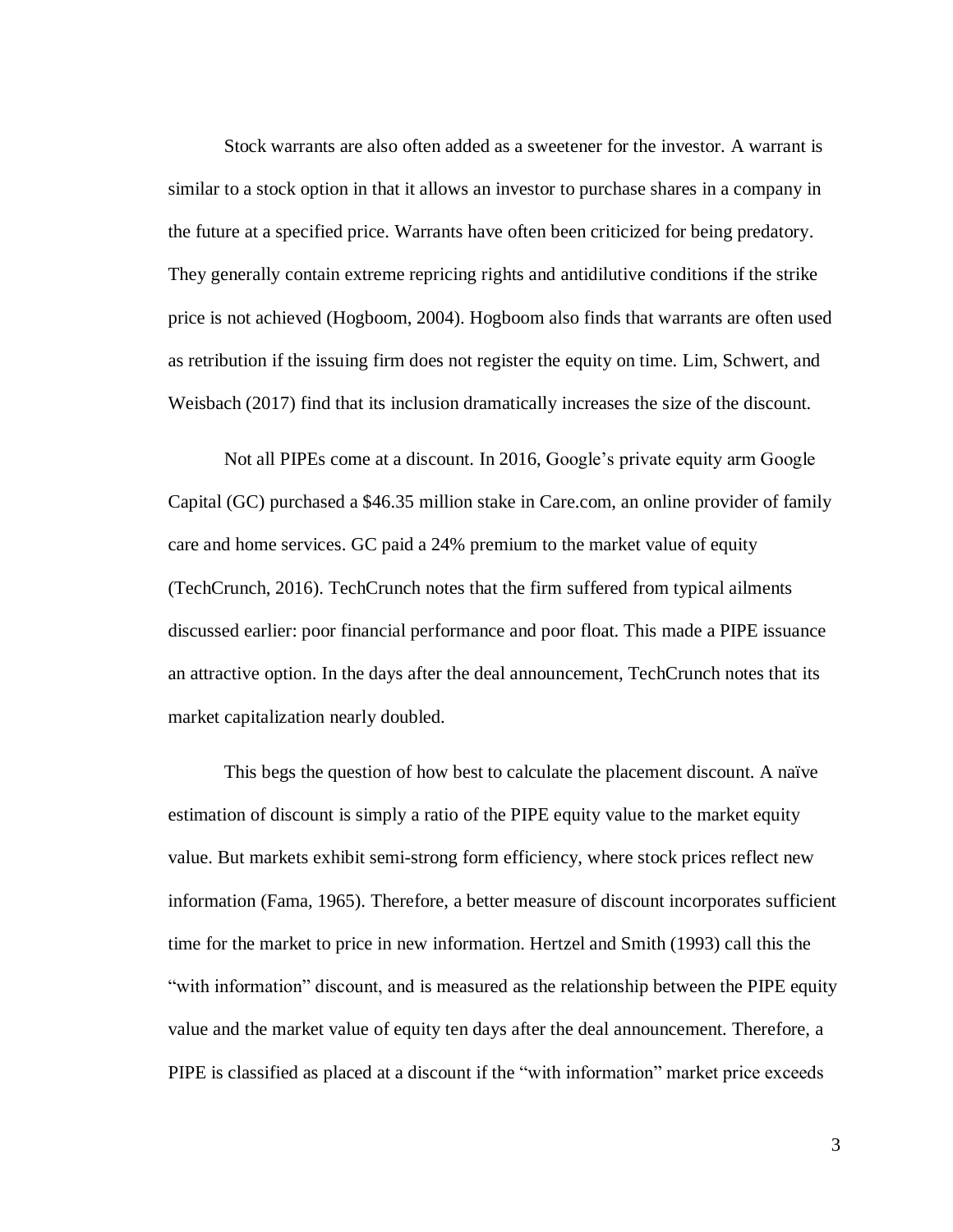the placement price. Likewise, a PIPE is classified as a premium if the placement price exceeds the "with information" market price. This definition is structurally different than the naïve interpretation. PIPE investors mandate a discount–in the naïve sense–almost always. But the true performance of the deal is a function of the pricing in of new information.

The amalgamation of deal sweeteners and the placement discount contribute to substantial alpha for investors. Lim, Schwert, and Weisbach (2017) report that investors earn an average of 4% abnormal return using a PIPE announcement play over a four day window. Hertzel and Smith (1993) find similar abnormal returns of 4.4% over the same period.

#### <span id="page-9-0"></span>**B. Hypotheses**

This paper studies the sources PIPE discounts, as well as firm performance around the deal announcement. Hertzel and Smith (1993) originally hypothesized in their seminal paper that discounts are a function of asymmetric information about firm value. The global economy has changed dramatically since the paper's publication, so this study serves to update their study with present-day information.

The main hypotheses are:

- 1. Hertzel and Smith Information Hypothesis: Firms where the capacity for asymmetric information is high will continue to have steeper discounts.
	- a. More specifically, these will generally be smaller companies in capital-intensive industries enduring financial distress.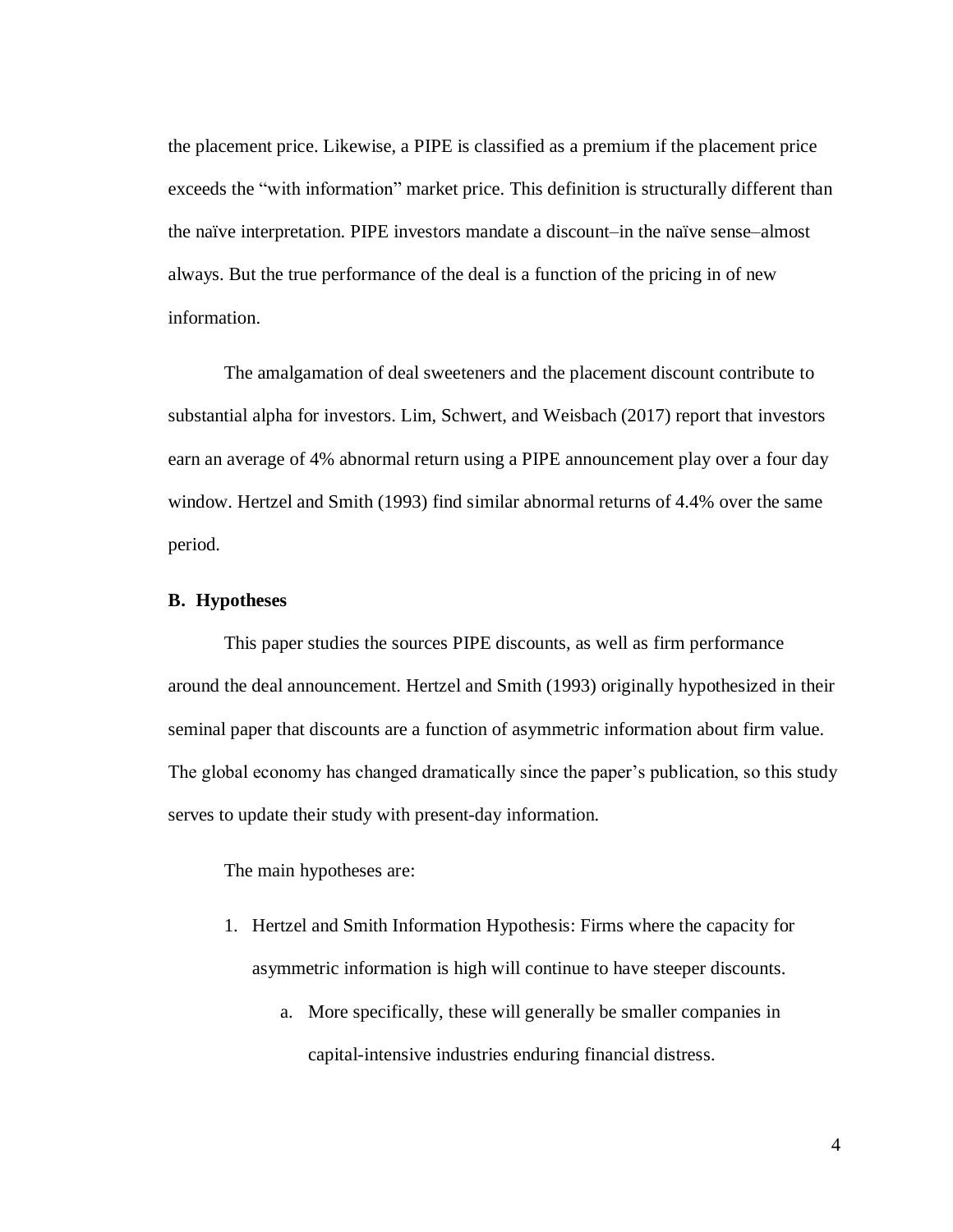- b. Firms where the PIPE is placed at a discount are fundamentally different than firms where PIPEs are placed at a premium.
- 2. Positive shock hypothesis: Firms will exhibit positive abnormal returns in the short term due to positive sentiment from the PIPE announcement. Longer term abnormal return will likely be negative due to the introduction of new information.

As an aside, the Care.com deal referenced earlier in this section forms the motivation for this study. I participated in Claremont McKenna College's Silicon Valley Program during my junior year of college, where I interned with Care.com. This is where I first learned of private placements as a method of financing. Since then, I have been interested in sources of private placement discounts and premia, and used this study as an opportunity to explore this interest.

The rest of the paper proceeds as follows. In Section II, I provide a review of the relevant literature on PIPEs and the implications of their use. In Section III, I describe my data sources and methodologies. As I discuss the data, I also provide some insightful market trends. In Section IV, I discuss my results. This section is broken into two parts. The first is a discussion of PIPE discounts in relation to firm attributes, followed by a multivariate regression analysis. The second part presents an event study around the deal announcement period. Lastly, Section V concludes the paper by summarizing the arguments, identifying limitations of the study, and offering future points of research.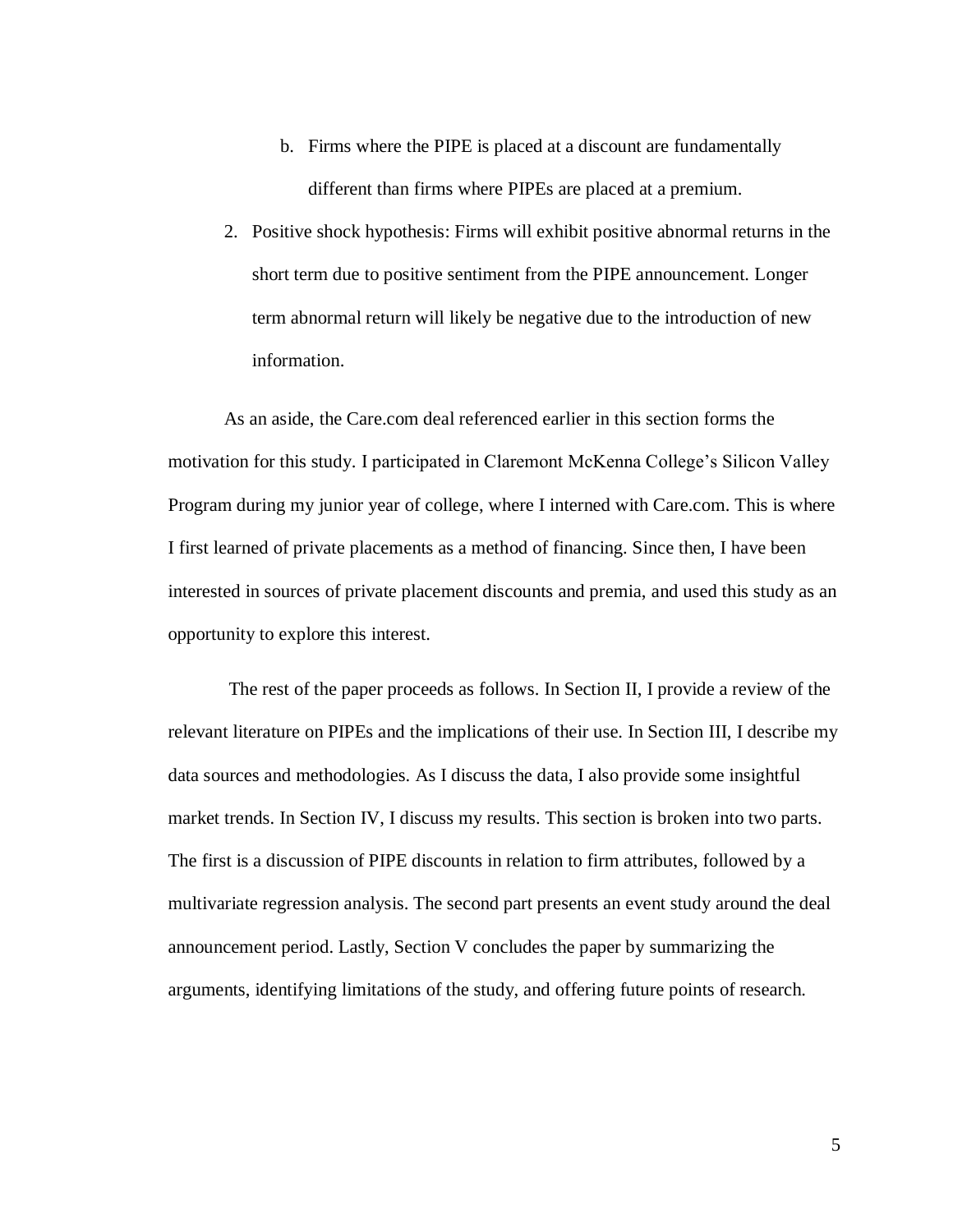### **II. Literature Review**

<span id="page-11-0"></span>There is meaningful research on PIPEs as an alternative method of capital raising, but much of it is dated and may no longer accurately represent the current economic situation. Among the most notable research is done by Hertzel and Smith (1993), which explores reasons for both the equity discount and post-PIPE performance. Hertzel and Smith hypothesize that discounts on private placements arise from asymmetric information, in both the value of public information, and in anticipated changes in managerial performance. The authors find that private placement discounts are associated with the costs of uncovering the asymmetric information, and that deeper discounts are linked with higher discovery costs. Deep discounts also are typical for smaller placements, with the discount decreasing as the placement amount increases. In terms of performance, the Hertzel and Smith find that there is significant positive market reaction which drives up firm share price but is not sustainable in the long term.

A similar study was conducted to examine private placement discounts in China (Lu, Si-fei, & Wei-xing, 2011). The authors find that Chinese PIPEs act in similar fashion to American PIPEs. Investors still get the benefit of deep equity discounts, and positive market reactions still occur on average. However, the study finds that equity discounts may be even deeper for Chinese firms than American firms, and the  $\{-3,0\}$  day period has higher returns on average. These findings are in line with Hertzel and Smith's findings.

A more recent study shows that firms seeking private placements will overstate their earnings in the reporting quarter preceding the PIPE (Chen et al., 2008).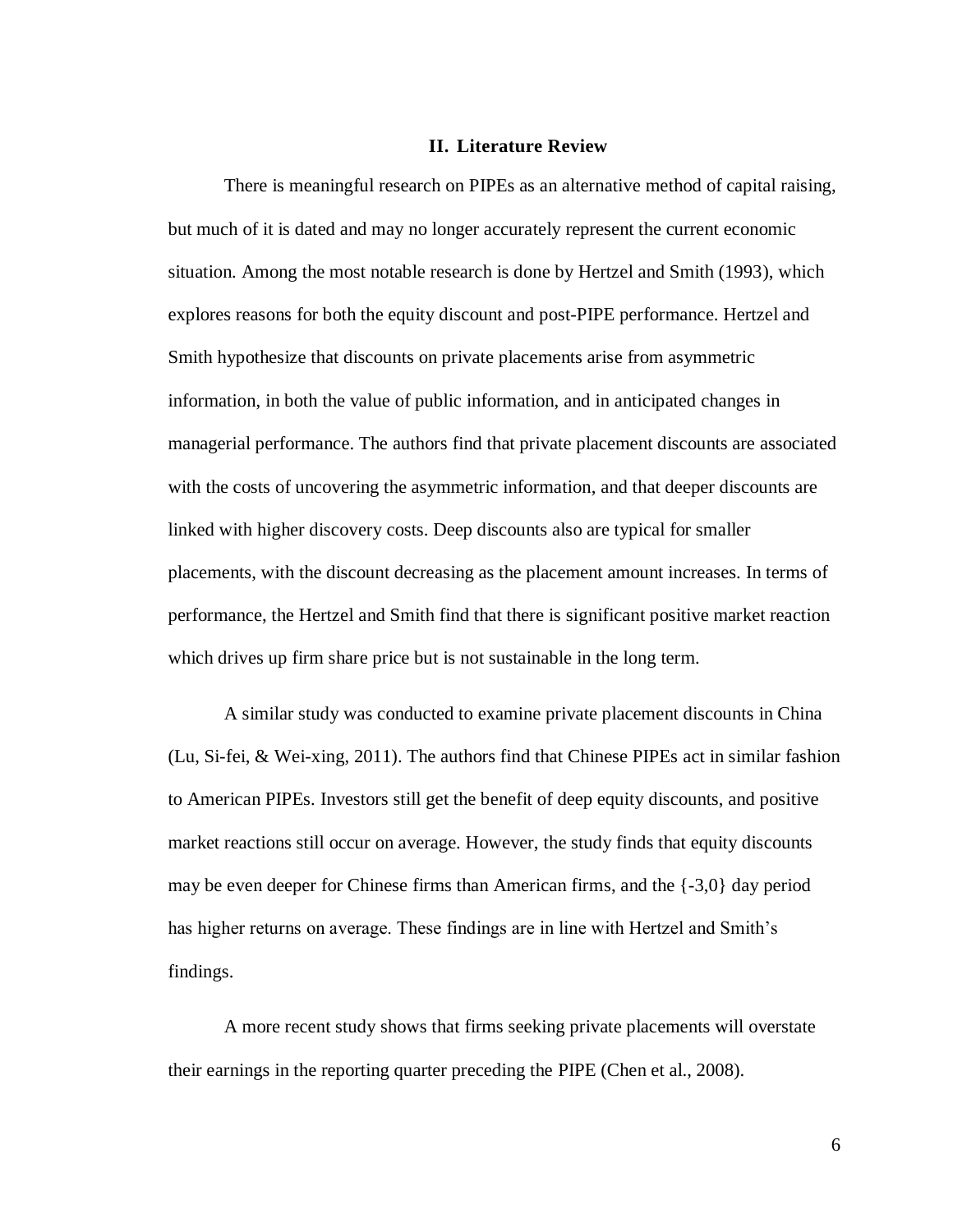Specifically, current accruals will be overstated in an effort to portray increased revenue. A sophisticated investor, therefore, will require a deeper discount on equity to account for the inflated earnings. The authors estimate that the mean discount is 10%. Further, the magnitude of overstatement is directly related to the long-term performance of the firm, where more aggressive earnings inflation leads to worse long-term performance. In the short term, however, market reactions to private placements are generally very positive, with the discount-adjusted cumulative abnormal return averaging almost 16% in the  $\{-3,$ 0} period.

Work has also been published on the types of investors that place engage in PIPEs, including deal structure and post equity-issuance performance. Brophy, Ouimet  $\&$ Sialm (2004) finds that firms that receive private placements from hedge funds typically perform worse that firms that find other types of investors. In terms of deal structure, the study analyzes both traditional and structured PIPEs. Firms that issue structured PIPEs perform worse than firms that issue traditional PIPEs. This happens because of the generous repricing rights granted to investors in structured deals that activate when the stock price falls. In contrast with the Chen et al. study, this paper does not find abnormal returns for traditional PIPES from non-hedge fund investors.

In terms of the PIPE underwriting, Erhemjamts and Raman (2012) find that investment bank reputation plays an important role in the equity discount. They find that over 90% of firms use placement agents like banks, and moreover, that agent reputation is correlated to more profitable and liquid investments. Since agents act as information intermediaries, the presence of a more reputable bank on the deal may indicate large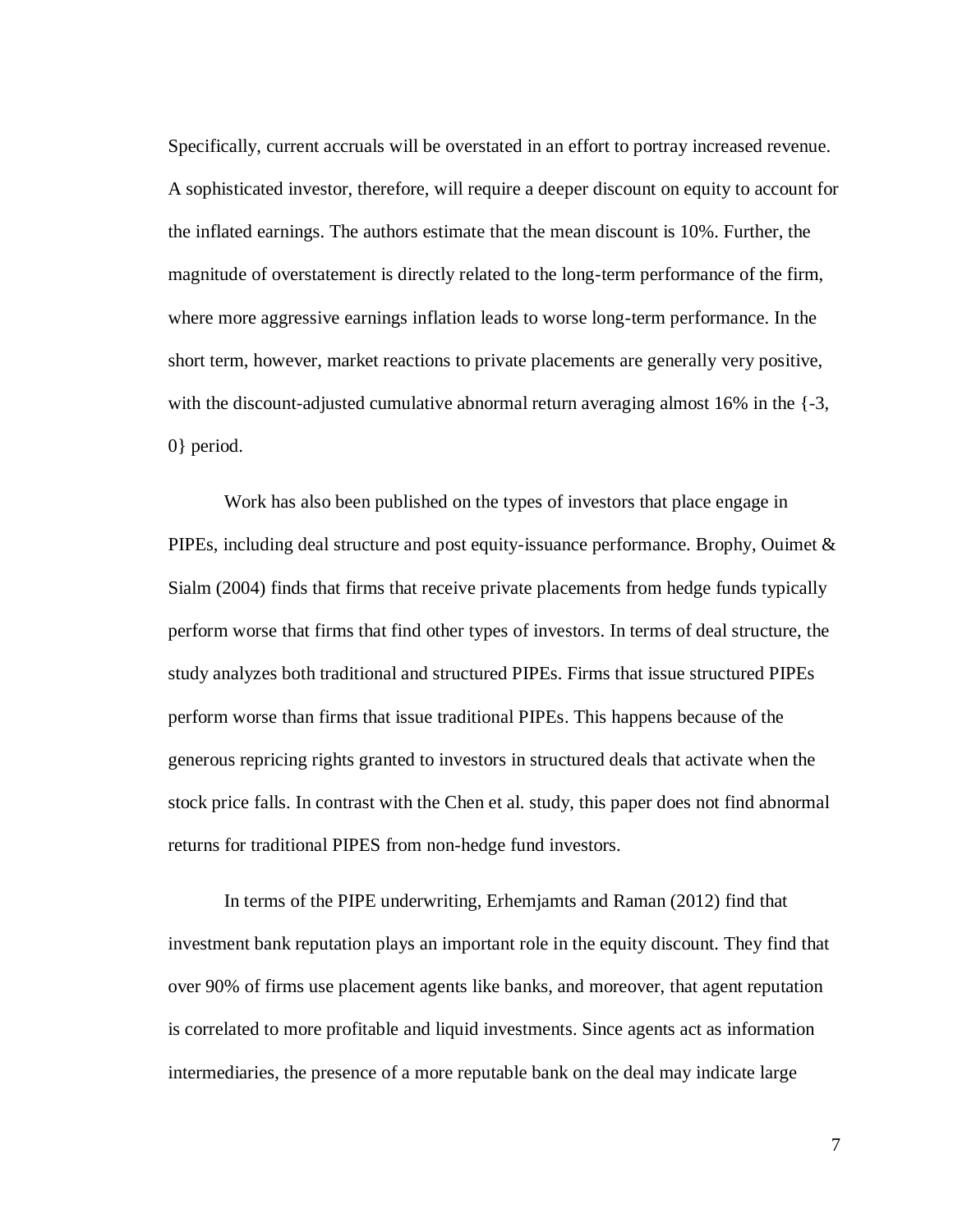asymmetries. Interestingly, when firms partner with reputable agents, their equity is sold at a lower discount relative to firms with less reputable agents. However, the authors find that more frequent contact with agents is correlated to higher fees. Further, banks are able to have a more sustained flow of material non-public information, meaning that a long relationship indicates both information asymmetry and a good investment opportunity.

On a broader level, Chem, Dai, and Schatzberg (2008) conducted research on financing options for firms, specifically between PIPEs and secondary equity offerings (SEOs). Both methods of post-IPO financing are important for firms, but PIPEs may have better properties for firms. These properties stem into three categories. First, firms may not have enough access to capital to engage in an SEO, meaning that the PIPE market is much larger and more accessible. Second, as Hertzel and Smith found, there is a high degree of information asymmetry due to the undervaluation of firms requiring injections. Therefore, firms will typically choose to have a private placement in hopes that the relative discount on equity will be smaller than if raising capital through the public markets. Lastly, issuance costs are lower for PIPEs than for SEOs, so any rational, costminimizing firm will choose a PIPE instead.

Lim, Schwert, and Weisbach (2017) conducted a comprehensive study on the deal terms of PIPEs, specifically in the context of determining the cost of issuance. In addition to studying the discount and returns of deals, the authors cover the implications of the equity issuance themselves. First, they note that an overwhelming majority the transactions sell unregistered shares. Thus, investors cannot sell their equity until the shares are registered with the SEC, which often takes up to 100 days. In terms of deal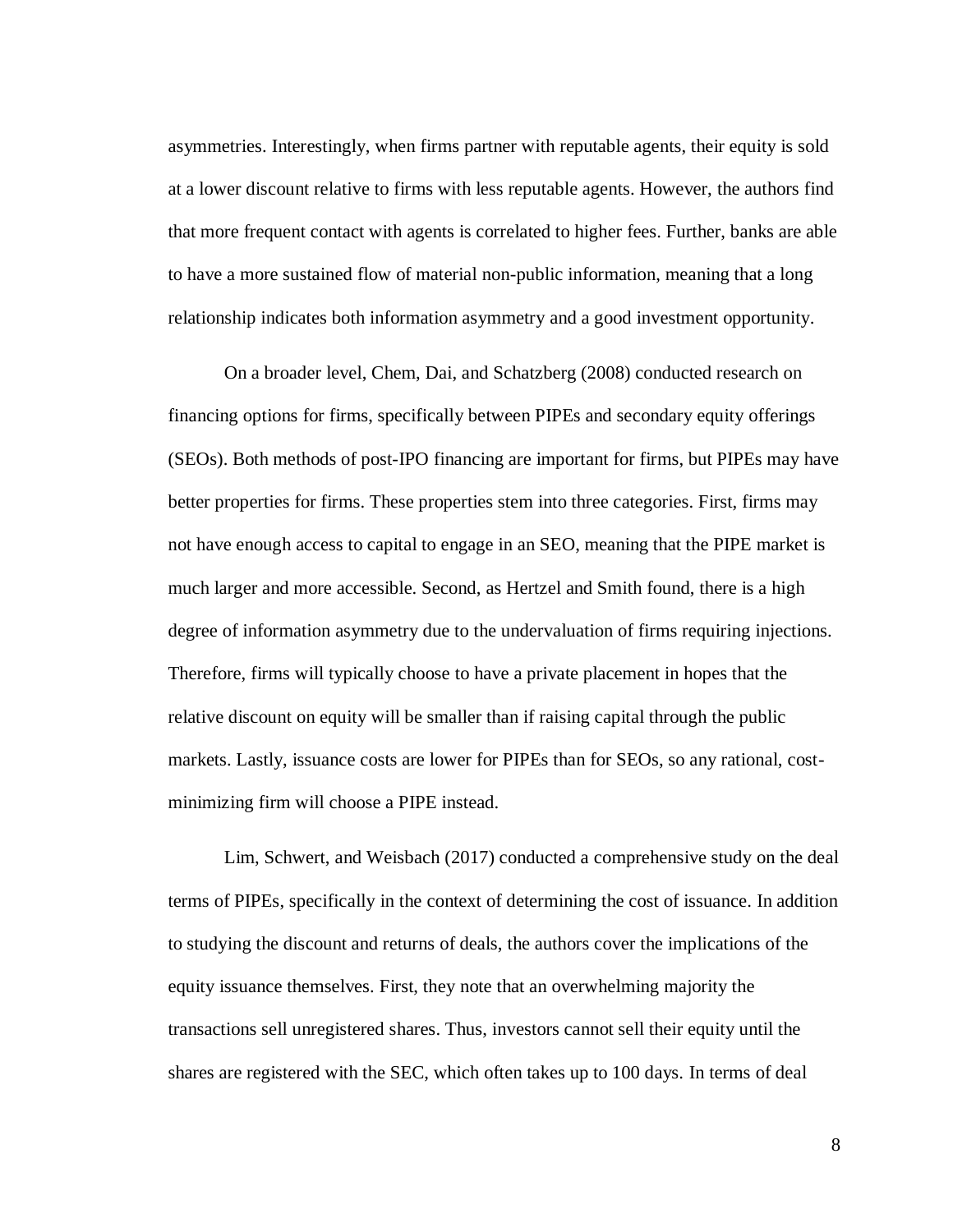structure, the authors note that almost half of PIPE issuances involve structured products like stock warrants. Using the Black-Scholes model, they find that the inclusion of warrants nearly doubles the average placement discount from 6.3% to 11.2%. Abnormal returns for the PIPE investor increase significantly too.

Finally, Chakraborty and Gantchev (2012) propose an alternative role for private placements: that PIPEs can increase shareholder coordination and help lower chances of default. Because many features of PIPE investments require shareholder approval, such as issuing more than 20% of outstanding shares at a discount, the authors of this paper study congruency between shareholder votes in the context of raising capital. The study finds that increased coordination of incumbent shareholders leads to a decreased private placement discount. Additionally, the authors find that PIPEs increase the financial value of the firm post-issuance in the long term. This seems to be a direct contradiction to previous literature. However, the study finds that firms that engage in PIPEs have higher probabilities of favorable debt renegotiations within a year of equity issuance.

## <span id="page-14-0"></span>**III. Data & Methodology**

#### <span id="page-14-1"></span>**A. Data Sources**

 $\overline{a}$ 

The data used in this study comes from three sources. The first dataset is provided by Pitchbook. The raw data is a panel comprised of all completed PIPE investments of American firms from December 1998 – November 2018. <sup>4</sup> The observations were trimmed to only include those where the deal announcement date, deal size, and deal

<sup>4</sup> The full dataset is much larger, but due to the lack of efficiency in the private markets, many observations were incomplete or incorrect. Each observation includes a description of the deal terms, which I used to validate the data.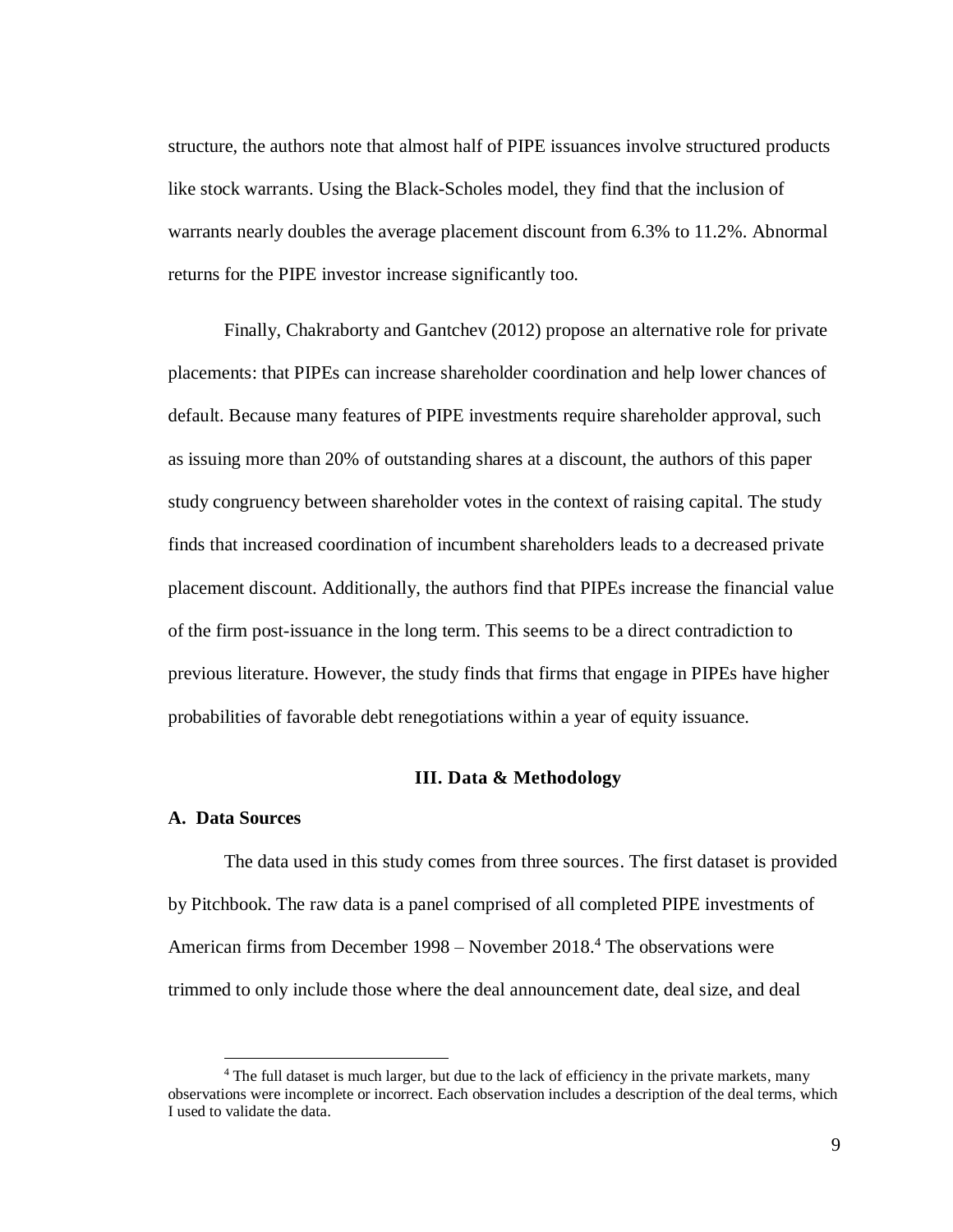share price are provided. I also stipulated that at least one investor is based in America. This yielded a sample size of 149 observations. When further trimmed to exclude observations where the percent acquired is not given, the sample size shrunk to 49 observations. Because of the small sample size, the analysis in this paper will be done with the 149 observations that includes both known and unknown acquired percentages, except where otherwise noted. A complete list of variables and definitions can be seen in [Table 1.](#page-34-1)

The second and third datasets are provided via Wharton Research Data Services (WRDS). The Center for Research in Security Prices (CRSP) is used to gather a panel of daily stock data. It includes stock price, shares outstanding, and benchmark daily returns, and is used to extrapolate market capitalization and cumulative abnormal return.<sup>5</sup> CapIQ, provided by S&P Global, is also used. It includes firm financial metrics and credit ratings by date.

#### <span id="page-15-0"></span>**B. Methodology**

 $\overline{a}$ 

Python is used to query, clean, and analyze the dataset. To query the stock-level data, I use the firm list from Pitchbook to pull the associated ticker data from CRSP. However, since PitchBook and CRSP do not use the same identification system, each ticker is first matched to a PERMCO, a unique firm identifier provided by CRSP. Each ticker is queried for data in the period  $\{-30\}$  and  $\{-4, 10\}$ , where negative numbers represent days prior to day 0 and positive numbers represent days following day 0. Day 0 is defined as the announcement date of the PIPE, which is provided by PitchBook. Day

<sup>5</sup> The benchmark selected is the S&P500.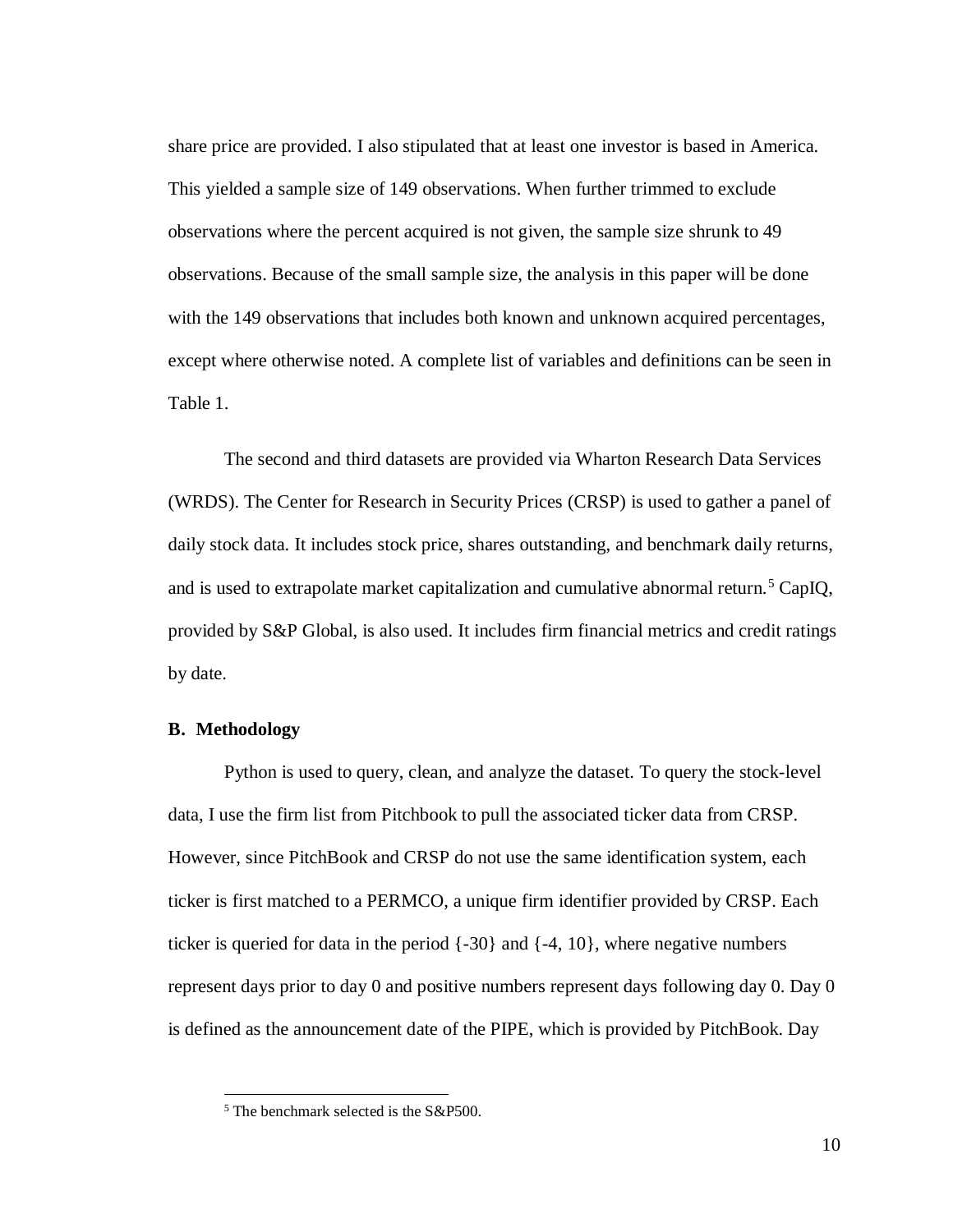{-30} is used to compute the firm market capitalization without any noise from the PIPE announcement. Finally, the Python package Pandas Market Calendars is used to remove weekends, holidays, and other non-trading days from the queried data.

To query the financial information from CapIQ, I first had to map each ticker to a GVKEY, since S&P uses yet another identification scheme. Using a GVKEY and announcement day pair, I collected information from the 10-Q that precedes the PIPE announcement, so no information bias is factored into the ratios.

The two main dependent variables, the market discount and cumulative abnormal return, are given by the equations:

$$
Discount_{i,t} = \frac{(P_{i,t+10} - P^*_{i})}{P_{i,t+10}}
$$
 (1)

$$
CAR_{i,t} = \sum_{t=1}^{t=T} R_{i,t} - E(R_{i,t})
$$
\n(2)

The discount for deal *i* is measured by the change in stock price ten days after the deal announcement day  $(P_{i,t+10})$  and the share price that the investor paid  $(P^*)$  $(i)$ , divided by the stock price 10 days after the deal announcement. This is the same formula used by Hertzel and Smith. The metric reflects the magnitude of the private placement discount for the investor with information. The parity of the sign on Discount represents if the investor paid a discount (positive) or premium (negative) relative to the trading price. This methodology of calculating discount is used as opposed to the ratio of the current trading price and investor share price because it prices in the information shocks embedded within the announcement period.

The discount is studied in two ways. First, I show the relationship between discount and different firm attributes. The attributes studied comprise of financial,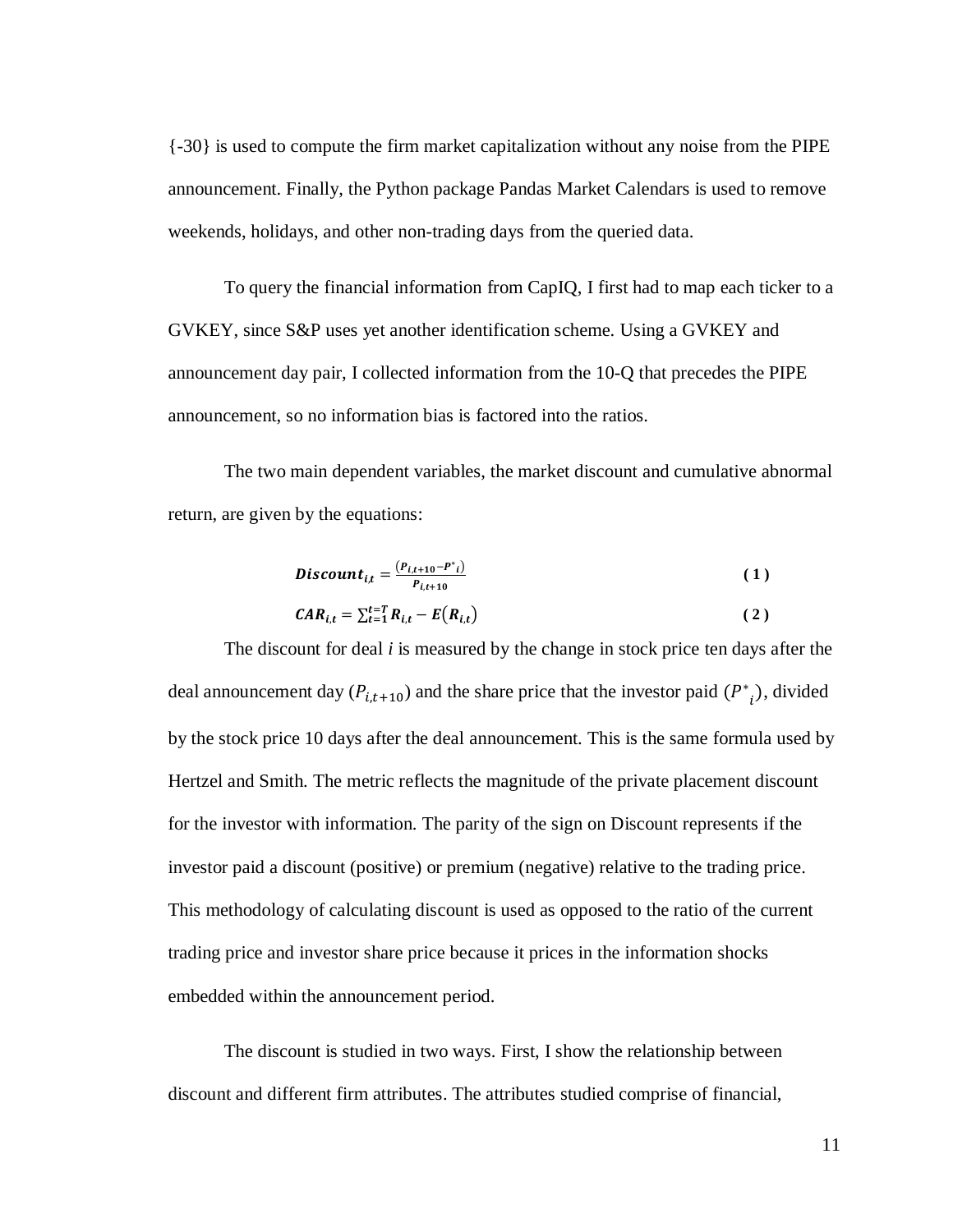investment related, and firm related metrics. The second uses OLS multivariate regression to explore different factor determinants and weights of the discount.

Yet, research shows that oftentimes firms actually pay a premium for shares. This paper is novel in that it conducts regressions at the aggregate level, and then breaks it down to the discount-only and premium-only level. This provides insight into overall factors of private placement discounts, as well as specific factors that are unique to discounts and premia individually.

To measure the returns for each deal, I use a cumulative abnormal return (CAR). This is the sum of the abnormal returns from period  $\{t, T\}$ . The stock expected return  $E(R_{i,t})$  is calculated using a Fama-French three-factor model, which takes into account factors including size, book to market value, and market capitalization. I use this model rather than a market model because more of the variation in returns is explained. I use a cumulative measure for the event study because it allows for information to become priced in at any date during the study period. The CAR is specified with the following estimation parameters. The window used to estimate the expected return is 100 days, and there is a 50-day gap between the estimation window and event study period.

#### <span id="page-17-1"></span><span id="page-17-0"></span>**C. Data Description and Summary Statistics**

#### **In-Sample Data.**

Summary statistics for the sample can be seen in [Table 2.](#page-35-0) The sample corroborates that a typical firm that engages in a PIPE is midsized and poorly performing. The average firm age is around 35 years old and employs over 2000 people. These seem like healthy metrics, yet, the financial metrics tell another story. The mean market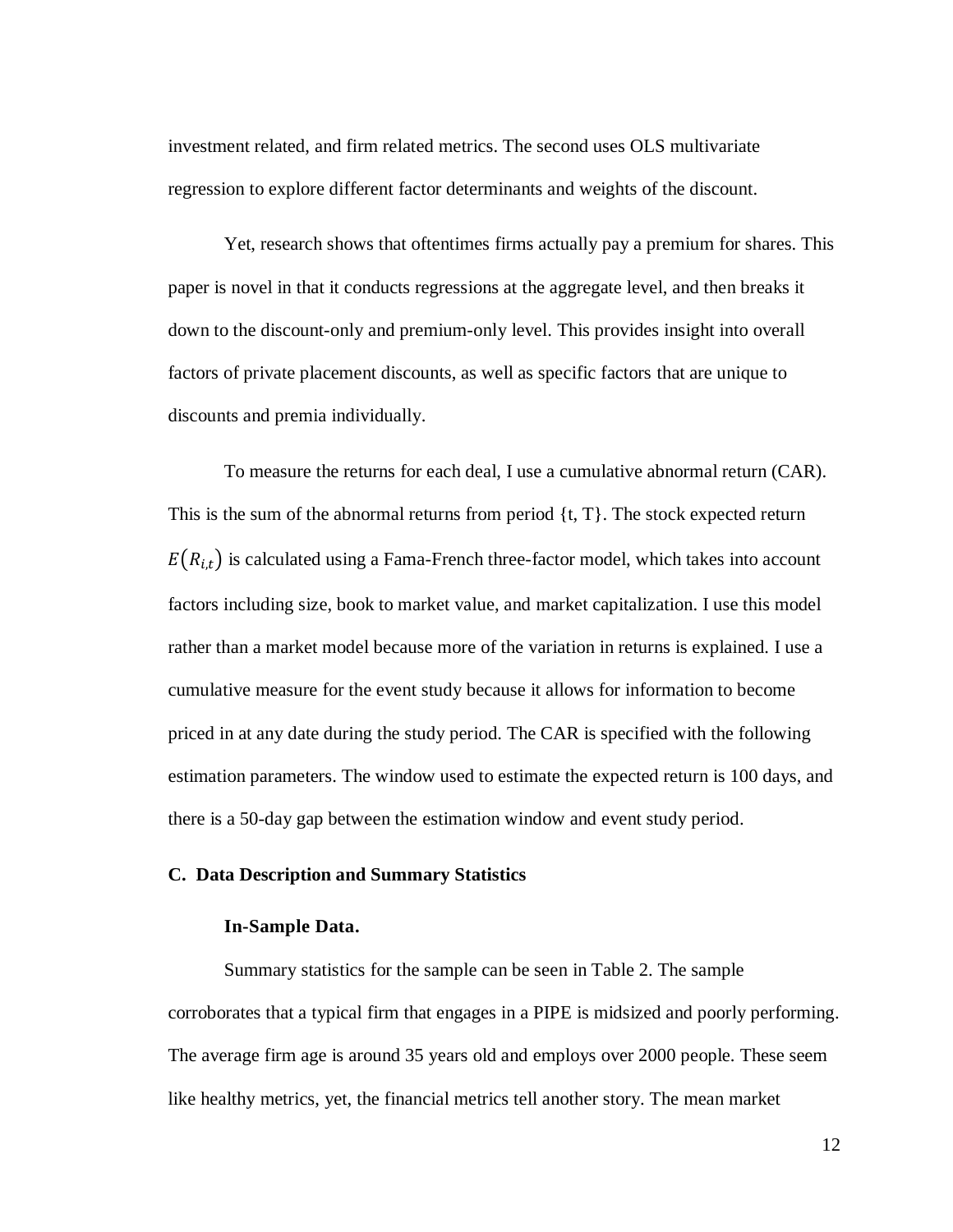capitalization is just under \$200 million, but the median market capitalization is only \$20.69 million. Further, the standard deviation of firm size is enormous. Cash flow margin is negative on average. And even though mean firm net income is \$42 million, it has a standard deviation of \$848 million. These data corroborate the notion that struggling companies are often a target demographic for private placements. It also portrays the deal-by-deal nature of PIPEs.

Regarding the actual investment, the median deal profile is fairly small, at only \$25 million. Deal size varies drastically, with it ranging between \$30,000 and \$3.7 billion. Investors typically seek an 18% stake but can approach almost 50%. It is important to note the limited amount of observations for this variable. This is attributable to either Pitchbook not providing the metric for all of its observations, or by nature of the private markets not disclosing all the deal terms.

Investments are often syndicated among multiple investors. The average number of investors in-sample is 1.93 firms, with a maximum of eight. Interestingly, there is evidence that the buy-side firms investing in PIPE issuances have different incentives than firms that invest at earlier stages of a firm's life. Out of the 1.93 investors, 1.71 of the investors are new. Investors understand that the target is typically performing poorly and that future returns are uncertain. Yet, they still require a discount to market value even though it will degrade the firm's valuation. So rather than having a traditional growth thesis, buying parties have much more leeway on the target's performance. Evidence from Brophy, Ouimet & Sialm (2004) suggests that investors with high risk tolerance–such as hedge funds–stipulate sweeteners like convertible debt and repricing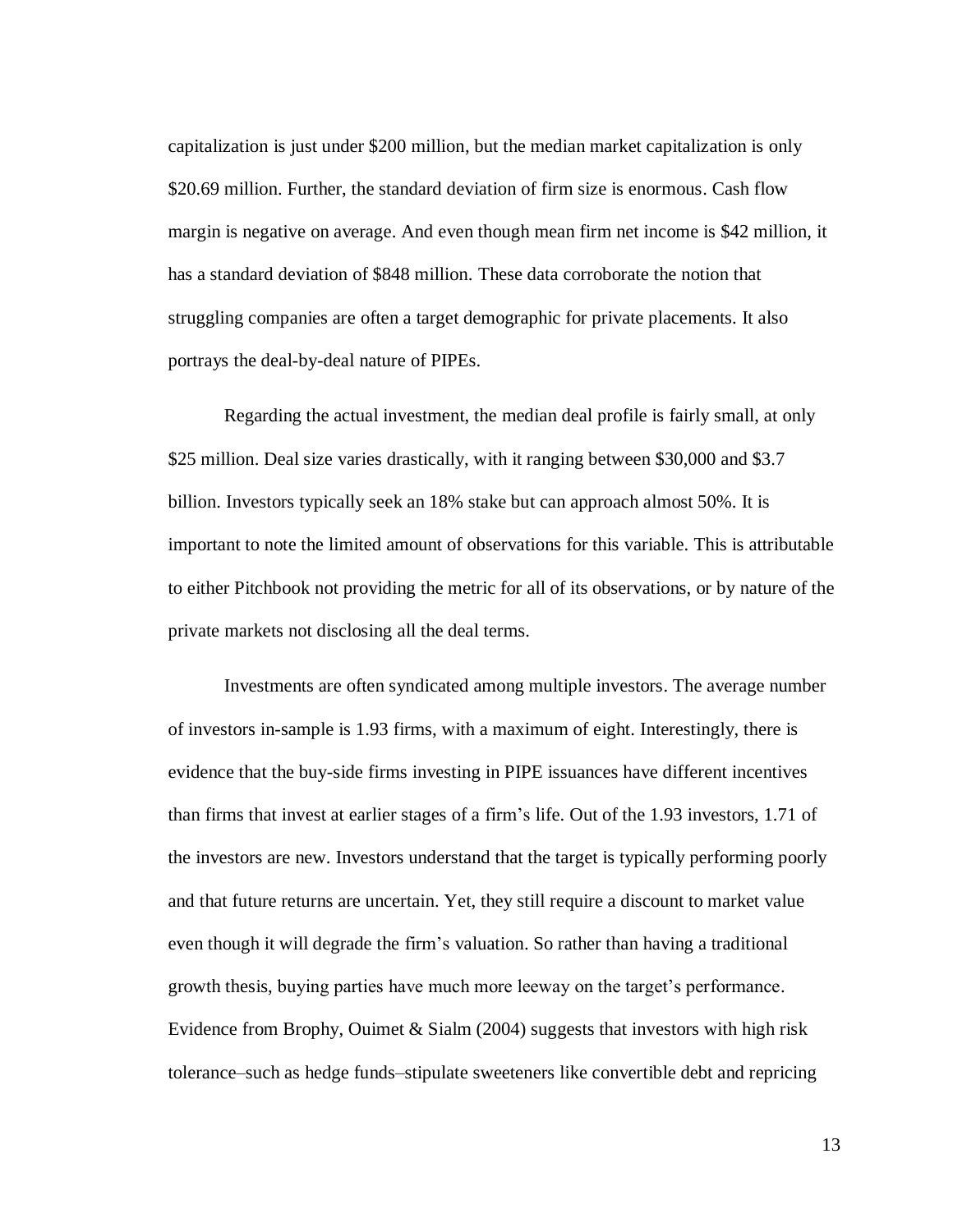rights in the case of poor performance that lead to higher returns for the fund but can be detrimental to the firm. The study also highlights how hedge funds typically hedge their investments, increasing the likelihood of returns regardless of the firm's performance.

#### **PIPE Market Trends.**

<span id="page-19-0"></span>[Table 3](#page-36-0) provides some insight into the marketplace for private placements. Overall, there are 2546 deals captured by Pitchbook between 1998 and 2018. Because the sample used in this study only includes observations with sufficient data, I inspect both in-sample and out-of-sample PIPE trends as a sanity check. Both [Figure 1](#page-36-1) and [Figure 3](#page-36-2) exhibit the same trends and properties, which ensures that the sample is a fair representation of the population. [Figure 2](#page-36-3) and [Figure 4](#page-36-4) are the percent changes of yearly deals in and out of sample. Interestingly the process in [Figure 4](#page-36-4) is fairly stationary, except structural breaks in 1994, 1999, and 2008, which coincide with the 1994 Great Bond Massacre, 1999 Dot-Com bubble burst in, and 2008 Great Financial Crisis.

In terms of firm composition, [Figure 5](#page-36-5) shows that Healthcare firms are most likely to raise money privately, in line with the paper's hypothesis. This is likely due to capital-intensive pharma companies requiring quick cash injections to recover costs associated with expensive FDA trials or failures.

Lastly, [Figure 6](#page-36-6) looks at the number of days between the PIPE announcement and the actual day it is executed. Interestingly, only 30% of firms execute the deal within a week of announcement. Almost 50% of firms take more than a month from the announcement date to execute the deal. Perhaps firms try to capitalize on positive information effects twice: once from the announcement and again from the close.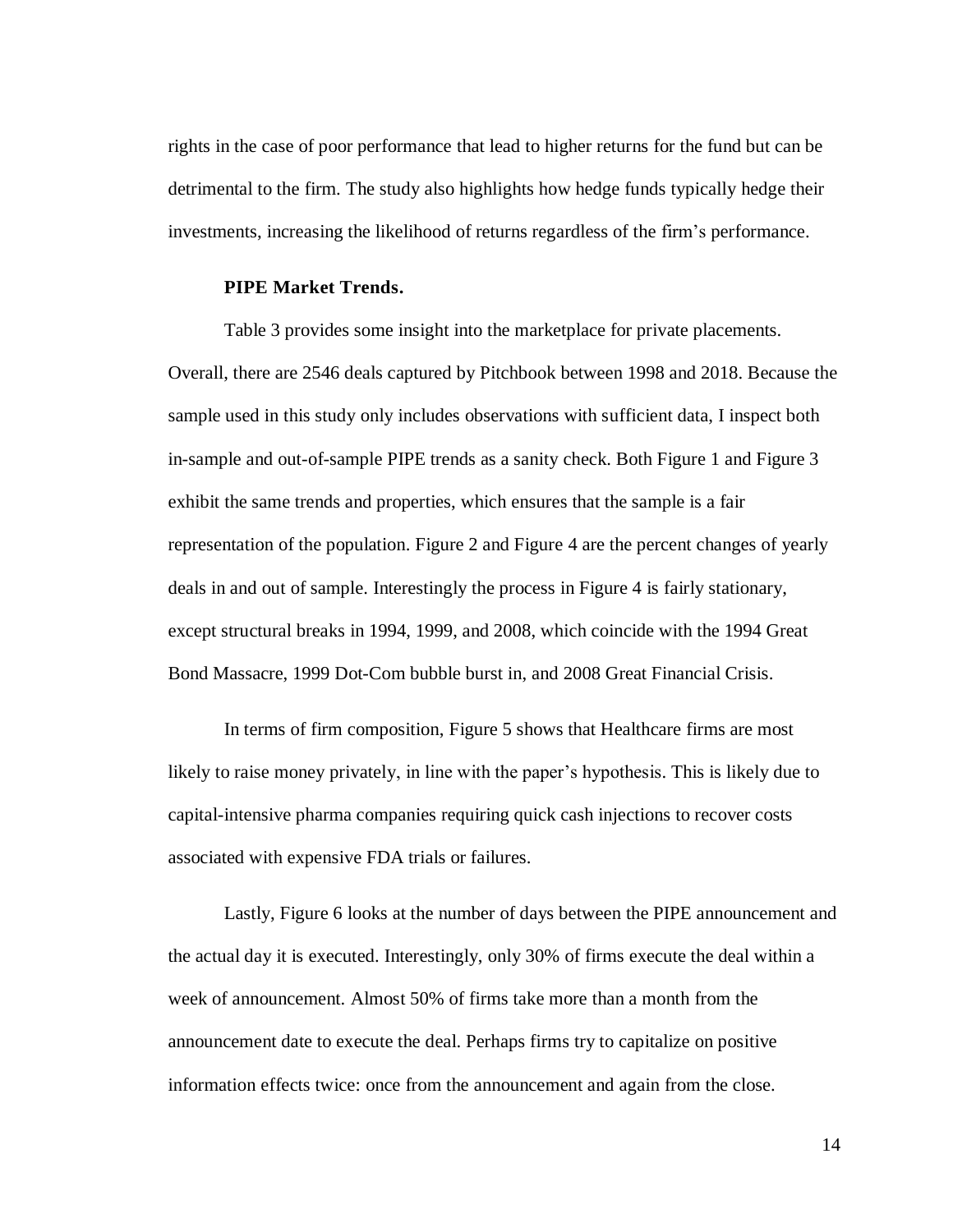#### **IV.Results**

#### **Discounts and Premi[a](#page-36-7)**

<span id="page-20-1"></span><span id="page-20-0"></span>[Figure 7](#page-36-7) shows the distribution of Discount. It is approximately normal but is moderately negatively skewed and has slightly thin tails. As a sanity check, is worth nothing that the distribution is centered on a positive mean, which represents a discount. However, it is still interesting to see a large number of investors paying a premium.

[Table 4](#page-38-0) helps explain this by presenting key descriptive statistics about Discount. The 'aggregate' column describes the entire sample, and the proceeding columns describe the subset of PIPEs where the deal is effectively a discount or premium, respectively.

In the aggregate, investors on average pay a 6.56% discount to the market value of equity. But that number does not tell the whole story. The true discount that investors receive is much closer to 20%. But the discount also varies drastically, with a standard deviation of over 21%. This is attributable to the wide range of reasons that firms seek private investment, as well as from a variety of firm-specific characteristics including profitability and lifecycle stage.

In regard to the premium, I find that firms end up effectively paying about 11- 17% above market rate. There are two likely reasons that a firm would pay a premium. Fund managers may pay a premium to outbid competition in pursuit of alpha. As the number of PIPEs per year generally increases, investment firms may engage in bidding wars with each other, which in turn drives up the investment price. The second theory is that investors negatively reacted to the deal announcement and drove share price down.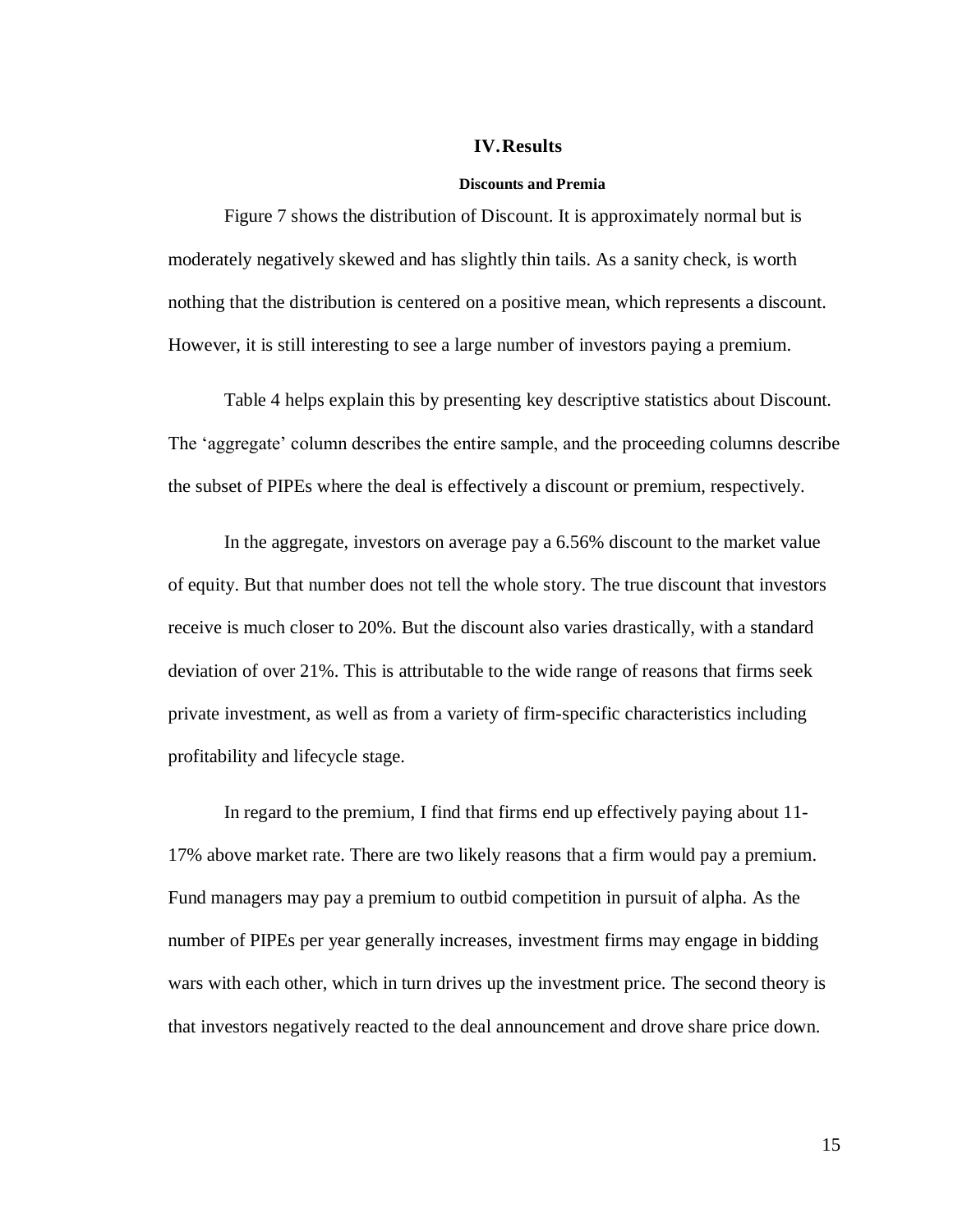# **Discounts and Firm Attributes.**

<span id="page-21-0"></span>[Table 5](#page-39-0) takes a deeper look into the drivers of PIPE discounts. Discount and premium magnitude do not exhibit much variation between industries. Private markets are likely deep and liquid enough that firms can seek investment from any accredited investor, regardless of industry experience. It is interesting to note that the absolute value of an industry's discount tends to be close to its premium. This implies that information shocks are just as strong in both the positive and negative directions.

Regarding specific industries, IT firms tend to have the tightest range. This is likely due to the oversaturation of private technology investors driving prices towards their fair values. Additionally, the opportunity cost of raising money by other means may be too costly. Many public technology companies have negative net income, which makes paying off debt payments difficult. And equity financing may not be possible due to low trading volume.

Next, using net income as a proxy for profitability, it is not a surprise that unprofitable firms have a much steeper discount than profitable ones. Market investors are expected to react positively to the capital injection. This supports the thesis that positive information effects are stronger for less profitable firms.

Credit rating is used as one of the proxies for financial distress. Firms with poor credit rating tend to receive both the highest premium and discount. The former is likely due to positive information effects. The latter hints at the predatory nature of some PIPEs, whereby some deals do not end up being good values for the firm. Overall, this more importantly shows that firms with poor credit are more likely to be PIPE targets. There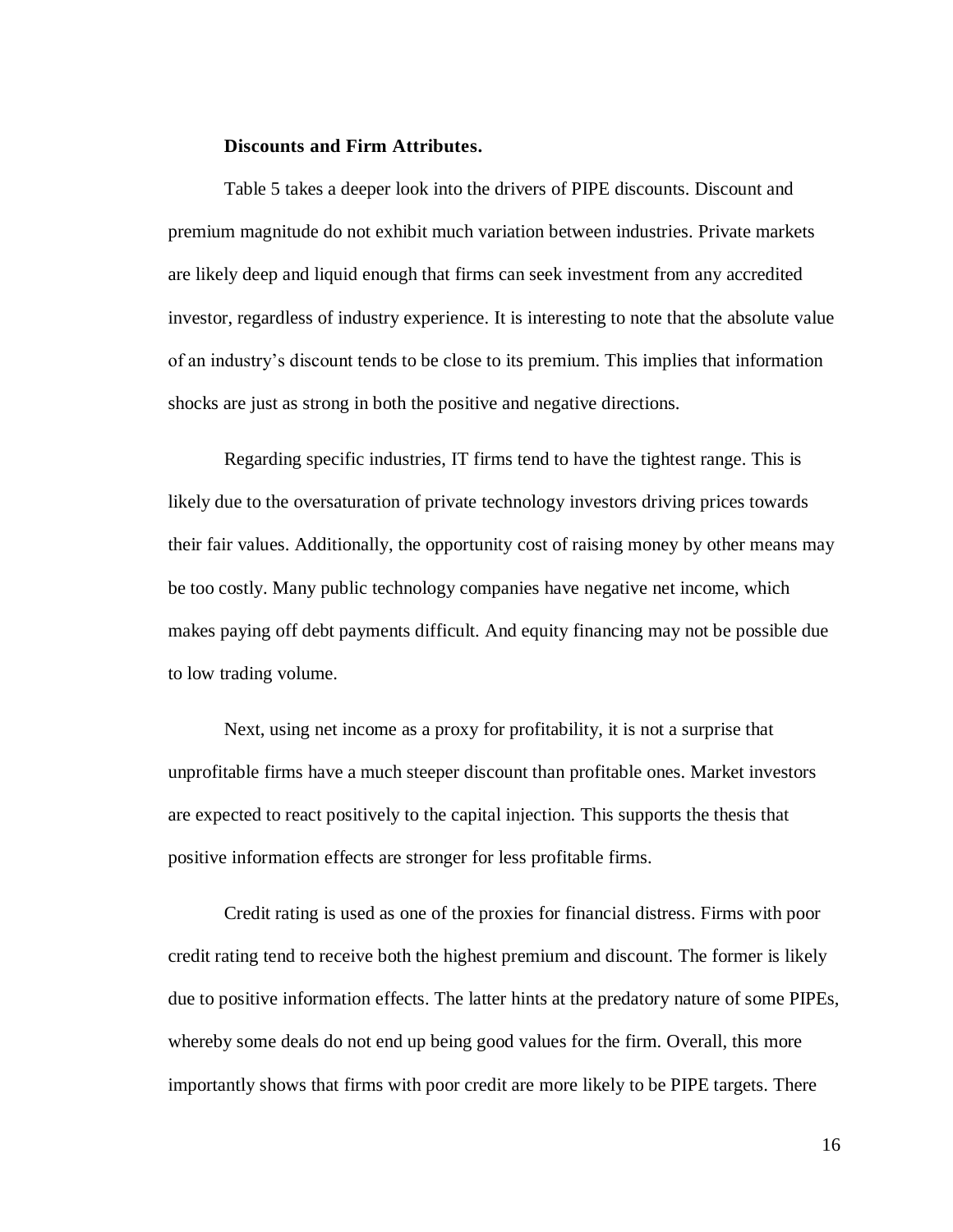are more firms in-sample with C rated credit than firms of all other credit scores combined.

Percent acquired seems to be an important factor for discount magnitude. Intuitively, it makes sense that larger fractions come at steeper discount. Investors require compensation for larger ownership positions in the form of a market discount. Most PIPEs occur between the 10-20% level. Investors are unlikely to spend time and resources for smaller positions, and firms in financial distress will need to sacrifice a meaningful amount of equity to raise an adequate amount of capital. Rule 144A states that firms must receive shareholder approval before selling more than 20% of outstanding float.

Along with percent acquired, deal size is an important determinant in discount. There are large discounts for \$5-20 million deals. Interestingly, premium increases as the deal size increases. Larger deals likely signal deeper financial distress, which may scare investors.

Book / market value of equity is used to describe a degree of over- or undervaluation of a firm. Higher values are expected to signal undervaluation. The results show a modest increase in discount as the ratio increases.

The discount seems to be agnostic to firm size as measured by market capitalization. Even though the majority of firms are worth under \$100 million, a firm of any size can issue a PIPE. It is expected that investors would require a naïve discount regardless of the firm size. It does not matter whether an investor places in a small bio-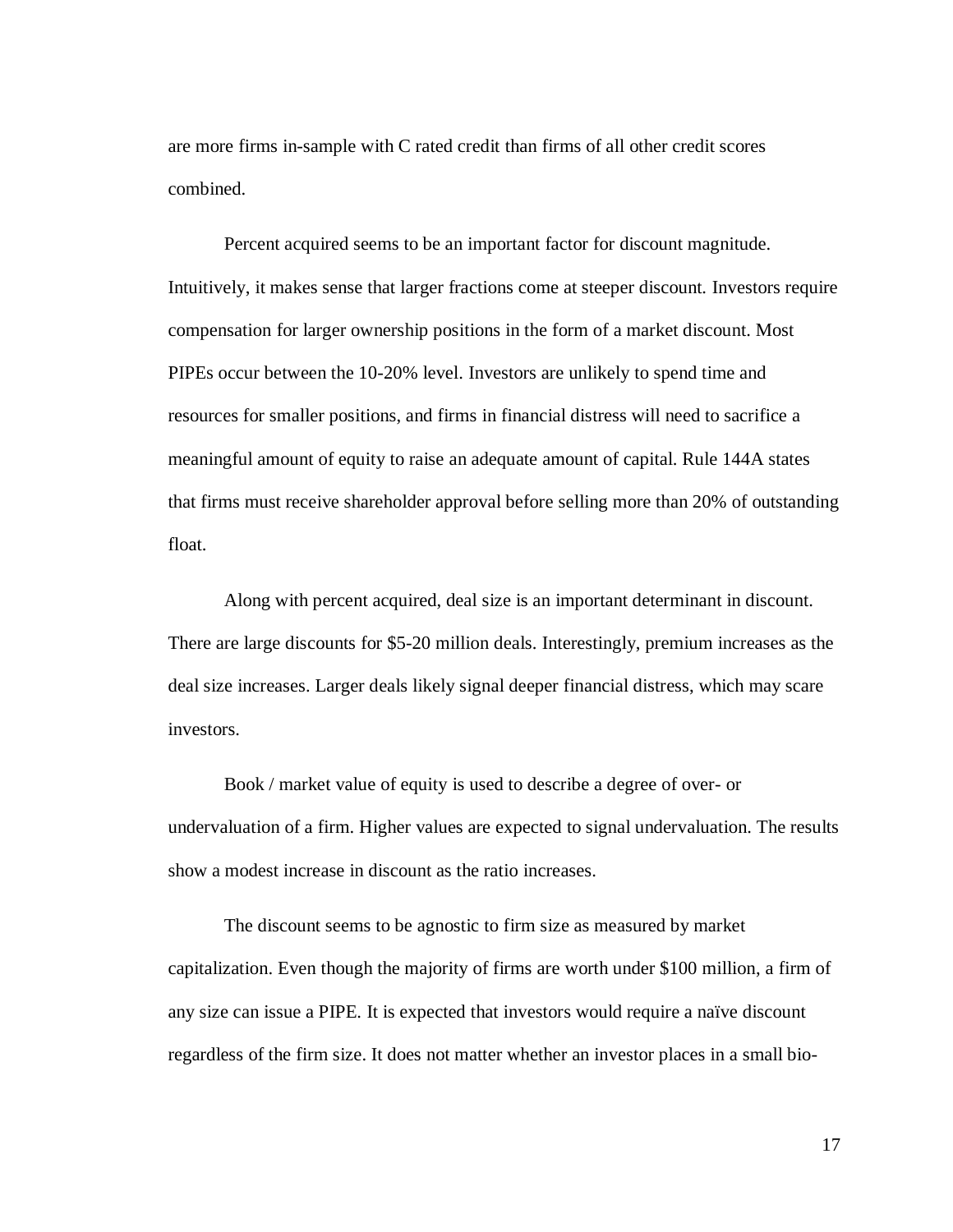tech firm, or much larger cases, such as Berkshire Hathaway investing in Goldman Sach's bailout private placement in 2008.

Debt / equity is a good proxy for financial distress. The data shows the firms with extreme debt / equity receive steeper discounts. For example, firms with negative debt to equity have the steepest discount. This occurs when the book value of equity becomes negative due to negative retained earnings. Similarly, firms with debt / equity ratios of 10 and above have steep discounts, likely as a reaction to the upcoming boost in equity.

The sample is fairly evenly split between PIPEs with a single investor and PIPEs with multiple investors. In the aggregate, having multiple investors nearly doubles the average discount. This is likely a result of the asymmetric power that investors yield.

#### **Multivariate Regression Results.**

<span id="page-23-0"></span>[Table 6](#page-41-0) presents six models for measuring the discount. All models were computed using linear regression with heteroscedasticity robust standard errors.

Model (1) tries to model discount by using mixed effects. It projects the discount as a function of log of firm size, percent acquired, and an interaction term between the two. Overall, 29.4% of the variation in the discount is explained. The constant and market capitalization are both significant at the 1% level. The coefficient on constant is 0.331, and the coefficient on log of market cap is -0.101. Therefore, as firms become larger, the discount to share price becomes smaller. At the same time, as the percent acquired increases, the discount increases linearly.

Model (2) builds off of (1) but adds a variable for log of deal size. Log of deal size and log of market cap are both significant at the 1% level. The constant loses some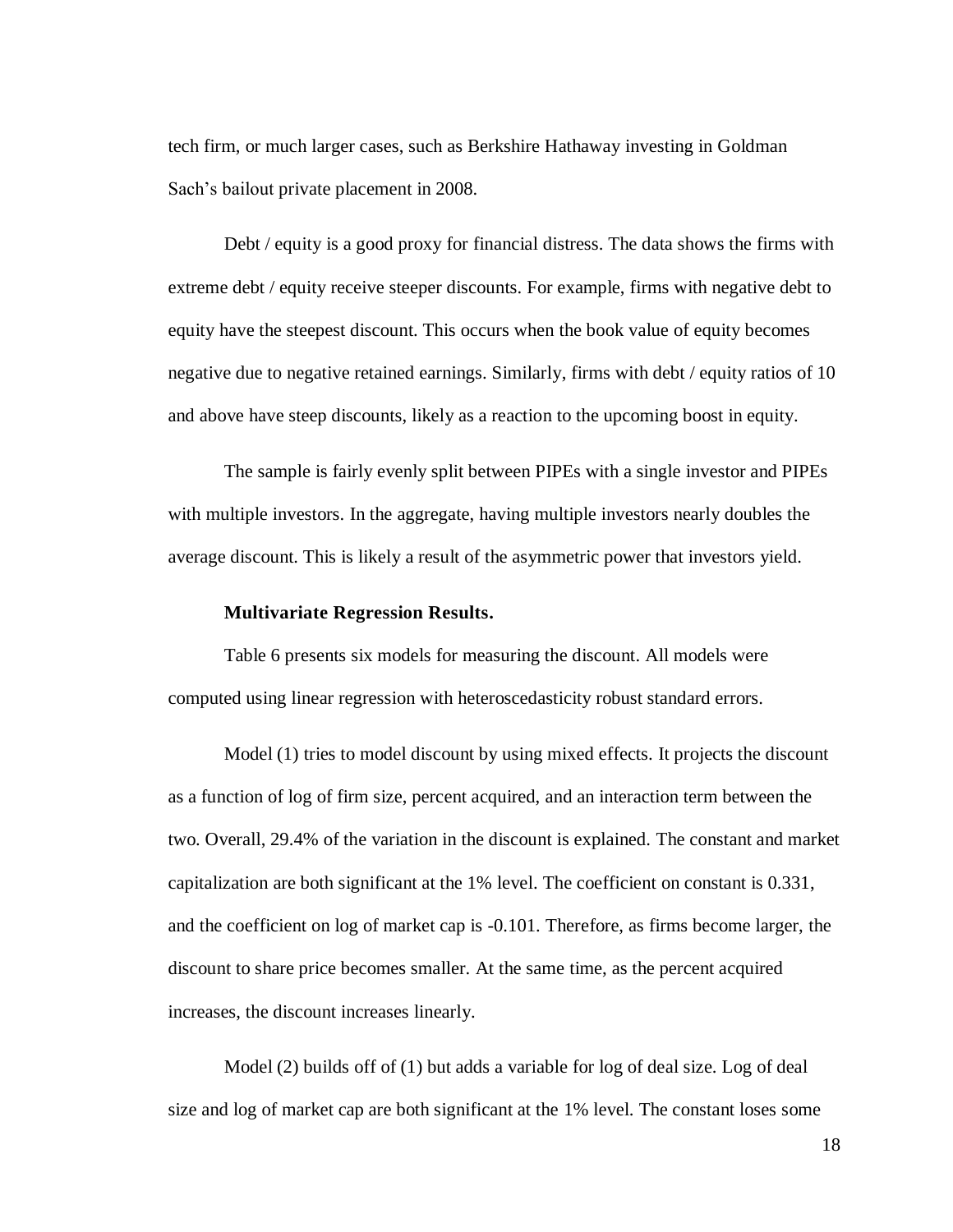power, becoming significant at the 5% level, and percent acquired loses significance. This model again shows that the discount transitions to a premium as the firm size grows. But the discount is increase as deal size grows too. This model predicts that a 10% increase in log of market cap would decrease the discount by 1.49 percentage points.

Model (3) introduces credit rating and book / market equity and takes out the interaction variable. This model loses some predictive power compared to models (1) and (2). Only 22.6% of the variation in discount is described by this model. The coefficients on B+ and B rated credit are negative and not significant. However, the coefficient on a C rated credit is negative and significant at the 1% level. This model projects that it is beneficial to have poor credit rating. We have seen evidence of this before. As shown in the previous section, firms with low credit scores tend to also have the largest positive shareholder reaction.

Therefore, model (4) attempts to control for credit by adding a debt / equity term. Cash flow margin is also added as an additional measure of financial distress. Credit rating C is still significant, but now at the 5% level, along with cash flow margin. This model, while only having an adjusted  $R^2$  of 24.1%, starts to create an intuition for how the discount is modeled. The coefficients on all non-junk rated credit are insignificant. So even if a firm has good credit, it is not powerful enough to explain a premium or discount. On the other hand, a credit rating of C brings the discount down to under 10% from 29.2%. At the same time, the coefficient on cash flow margin is negative, meaning more efficient companies bring the discount down further towards a premium. Finally, log of market is significant at the 1% level, and has a negative coefficient. Therefore, a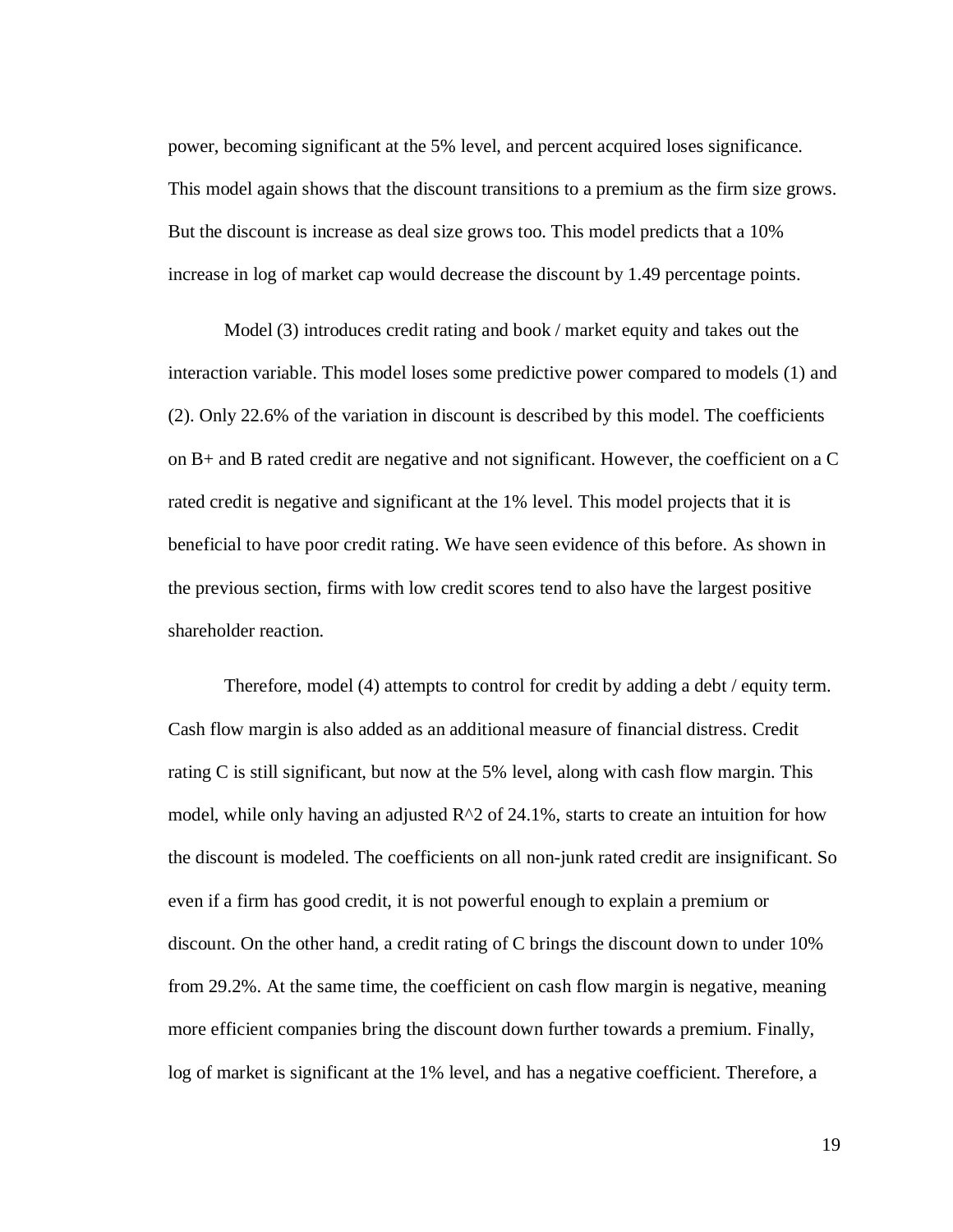discount is likely to turn into a premium with large, efficient firms that are going through financial troubles.

Model (5) is based on the regression in Hertzel and Smith's paper. 41.6% of the variation in discount is explained by this specification. Credit rating is removed and replaced with other metrics of financial distress. The new measures are two binary variables for profitability, "Generating Revenue; Not Profitable," and "Profitable". The former equals 1 if net income is negative and EBITDA growth is negative, and the latter equals 1 if a firm had year-over-year EBITDA growth accompanied with contemporaneous positive net income. These variables are not mutually exclusive, and a 0 for both implies that a firm has no profit but increasing EBITDA growth. A binary variable for single investor is added to measure effects on number of investing participants. Percent acquired is also added back.

There are several notable features about this model. First, the constant is negative, which implies that firms start at a premium, and certain characteristics drive the stock price towards discount. The two new profitability variables are both significant at the 5% level. Having no profit and decreasing EBITDA margin eliminates the premium entirely. This intuitively makes sense, as investors typically invest in companies with future potential growth, and this variable hints at the firm's struggles. Having positive net income and EBITDA growth also wipes out most of the premium, interestingly. This may be due to investors' willingness to pay closer to market price for these investments. Again, results find that the sweet spot for PIPEs are the firms that are unprofitable but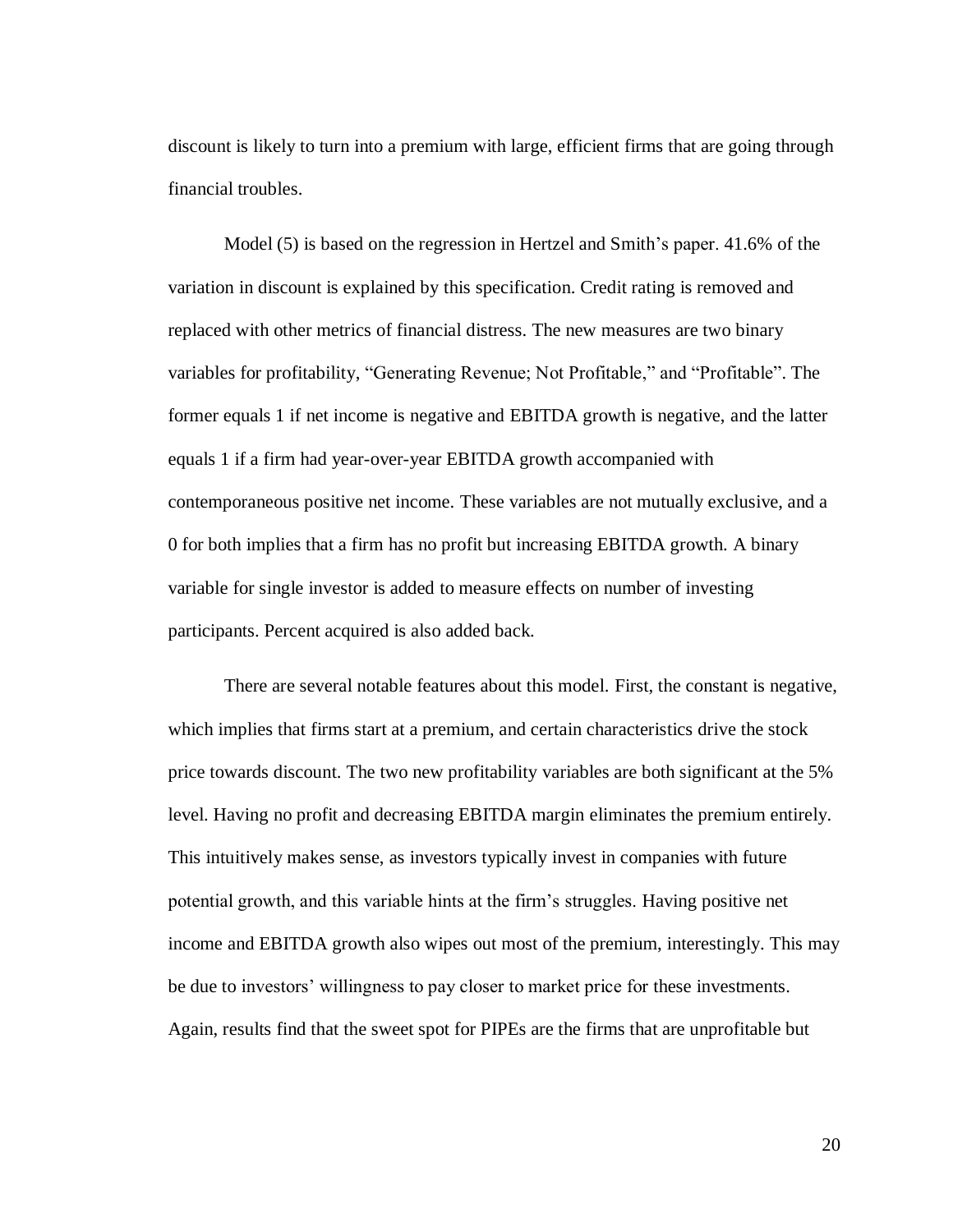have high future potential growth. Lastly, log of deal size and percent acquired are both significant at the 1% level.

Compared to the Hertzel-Smith model, both specifications have the same amount of predictive power.<sup>6</sup> Hertzel and Smith also include two additional variables that measure the impact of change in ownership structure. They include a binary variable that represents if the placement used restricted shares, which is significant at 1%, and a variable for management buyer, which is not statistically significant. The sign, power, and magnitude of the coefficients in the new specification are for the most part consistent with the original model. The main difference is the number of observations. Because the Herzel-Smith paper uses a more comprehensive dataset, they were able to achieve more observations.

Lastly, model (6) combines elements of each regression. The model explains 72% of the variation in discount, but only has 23 observations. The results from this regression corroborate the findings from the previous specifications. "Generating Revenue; Not Profitable" and "Profitable" are both significant at 1%. Credit rating B+ becomes significant at 1% but is likely due to the small sample size. Credit rating C remains significant at 1%. Log of deal size is negative, as expected, due to economies of information. Neither percent acquired nor single investor are significant, indicating that they are weak predictors of the discount.

 $\overline{a}$ 

 $6$  The R^2 of the Hertzel-Smith model is 41.3%. This is a difference of 0.02 compared to the specification in this paper.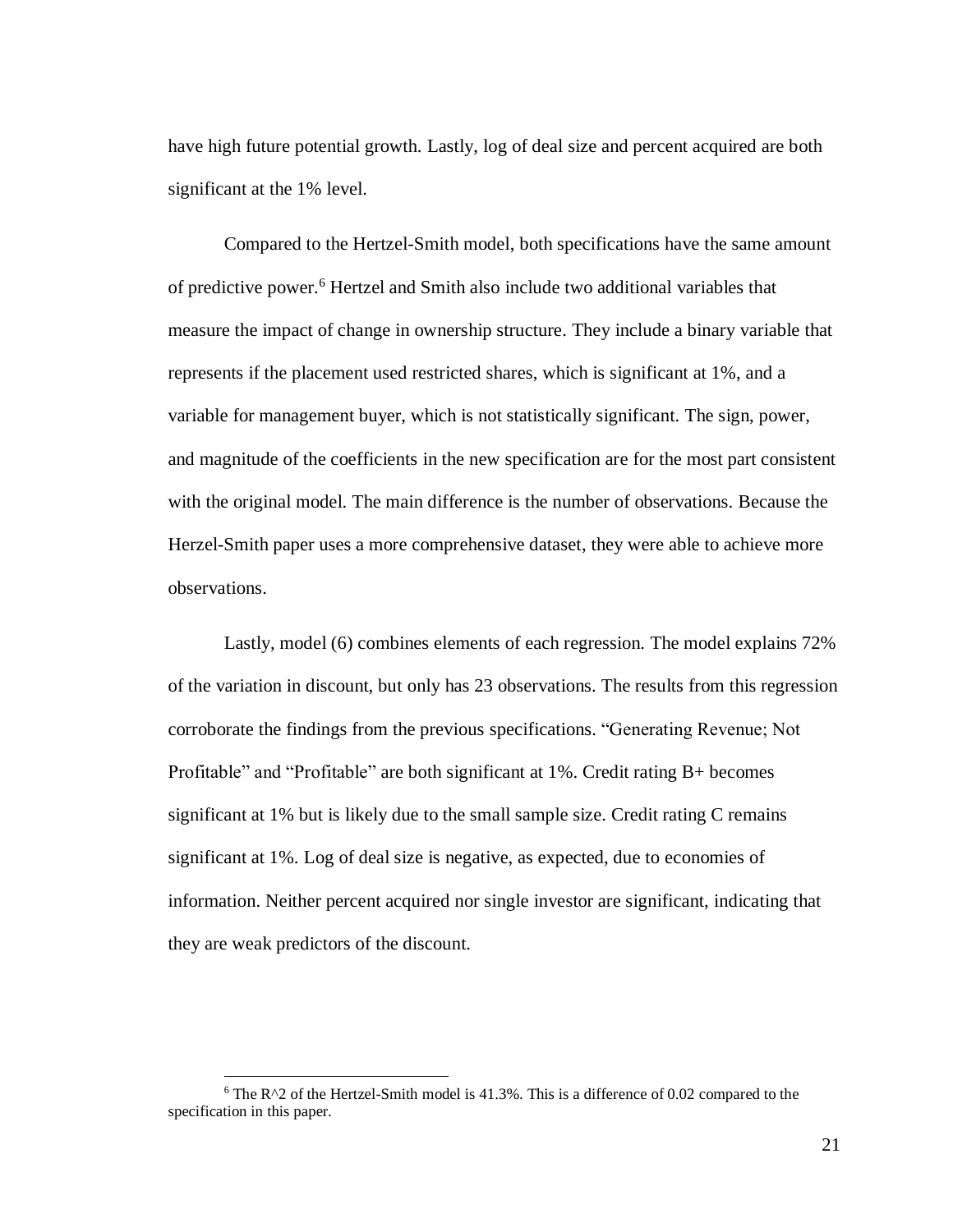# <span id="page-27-0"></span>**D. Performance**

Lastly, [Table 7](#page-42-0) shows the abnormal return for several different investment periods. Abnormal return is measured using both a CAR. Buy-Hold Abnormal Return (BHAR) and the Patell Z of the CAR are included as a robustness check. As with a normal Z test, the CAR Patell Z (hereon, Z) tests for a difference in distributional mean. In this case, it is testing if the CAR is significantly different than the market return. This test is unique in that it standardizes the event period using the standardized CAR, so each period can be compared.

CAR is positive and highly significant in all of the event periods. For shorter periods, including  $\{-3, 10\}$ ,  $\{-3, 0\}$ ,  $\{0, 3\}$ , and  $\{0, 10\}$ , it does not matter if a market investor had prior information. Simply trading on the new information and holding until day 10 generates exceptional abnormal returns of 9.93%. In fact, even if an investor has prior information about the PIPE announcement and trades on it over the  $\{-3, 0\}$  period, he or she would generate the least amount of abnormal return.

However, BHAR tends to have better properties in longer-run event studies (Gur-Gershgoren, Hughson, Zender, 2008). Even though the CAR is positive and significant in the  $\{0, 150\}$ ,  $\{0, 300\}$ , and  $\{0, 500\}$  day periods, the mean BHAR decreases exponentially as time increases. Further, the Z becomes relatively less significant. Therefore, long-run buy-and-hold strategies do not perform well. This is likely due to substantial new information about firms that gets incorporated into the returns. Perhaps the PIPE is unsuccessful, or perhaps the firm mismanages the new capital and undergoes Chapter 11.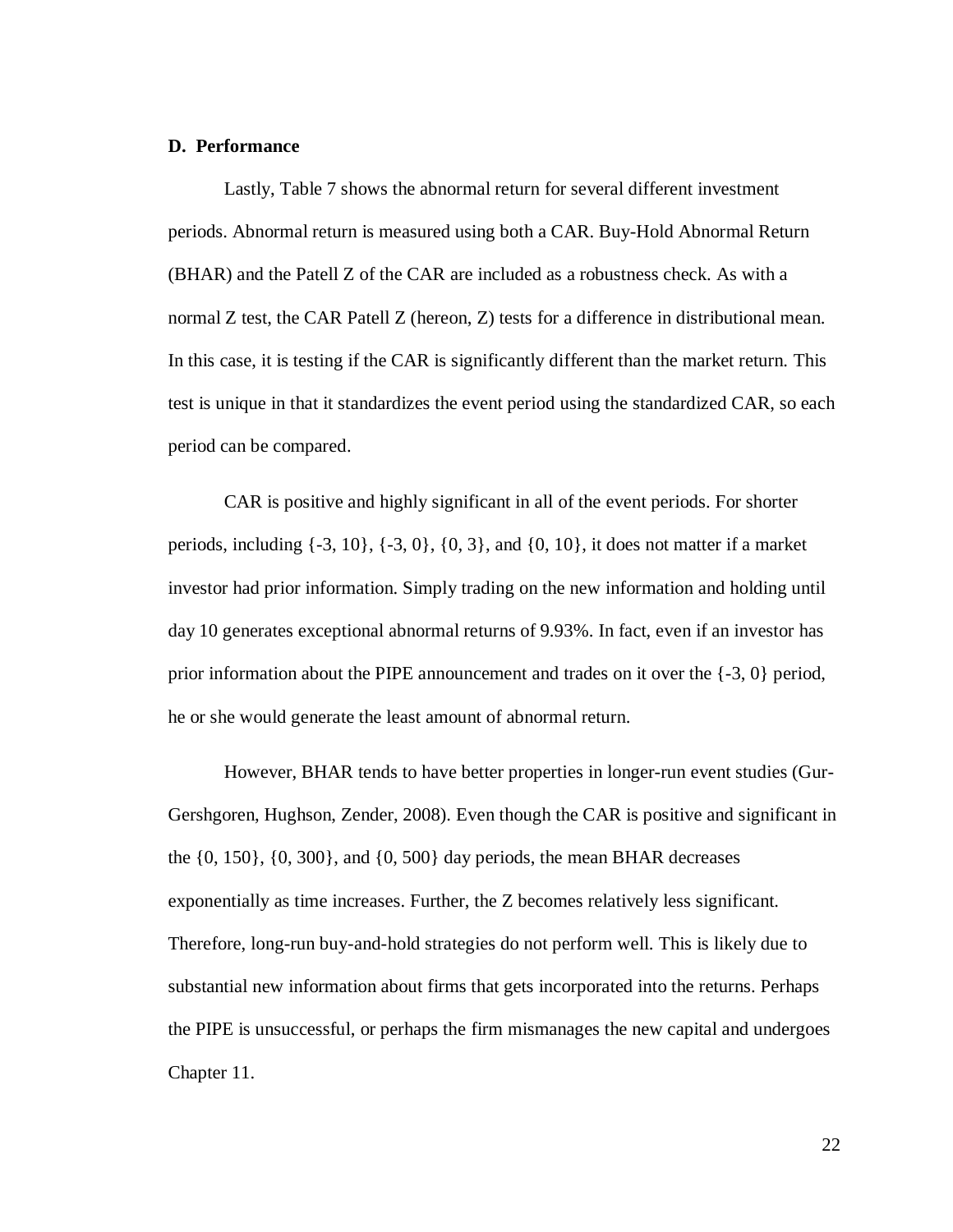Overall, investors react exceedingly well when firms announce their intention to raise capital. However, abnormal returns are poor in the long run because material new information drastically affects the firms.

# **V. Conclusion**

<span id="page-28-0"></span>This study explores PIPEs as a method of financing for firms, specifically in regard to the placement discount. Overall, the study agrees with previous literature. PIPE investors still enjoy sizeable discounts and large abnormal returns.

The results agree with the Hertzel and Smith Information Hypothesis. Firms that are more difficult to value tend to have deeper placement discounts. This difficulty of valuation manifests in poor firm performance, such as poor credit rating, high book to market ratios, and negative net income.

The key difference between firms that place equity at a discount versus a premium lie in the future earning potential of the company. The firms themselves are not exactly different, contrary to the hypothesis, but their growth prospects are. Deal size is an important explanatory variable here. Larger deals likely convey a higher degree of financial distress. Additionally, having too much debt relative to equity is a dangerous factor that is likely hard to overcome in the future. On the other hand, firms placed at a discount had positive EBITDA margins, as shown by the regression models, and other signs of future profitability.

One important limitation in the study is the small amount of observations. The data from Pitchbook is useful, but not as comprehensive as other sources. PrivateRaise,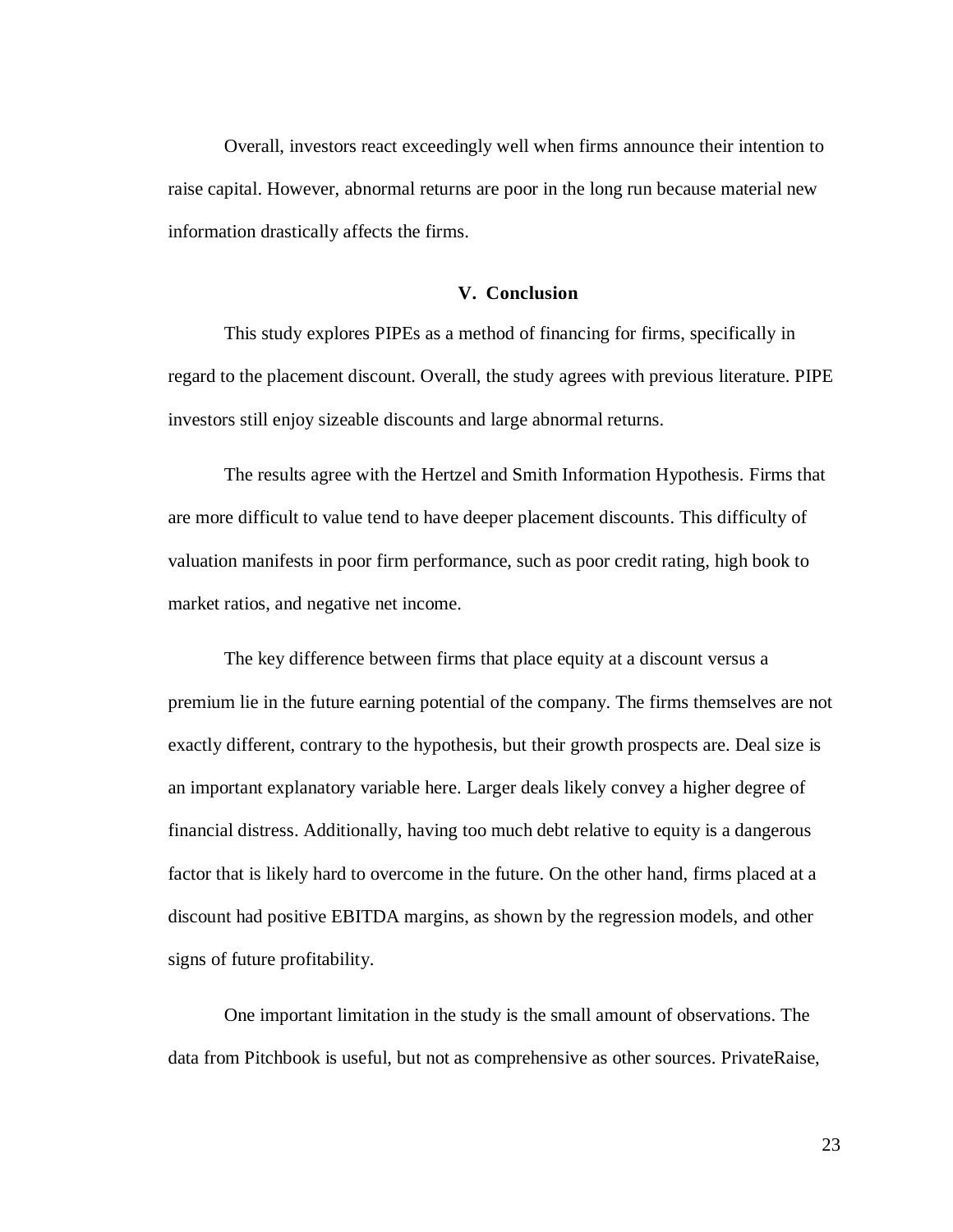which is used in a number of other studies, seems to be the best source for future research on PIPEs.

This study has opened various areas for future study. Earlier in this paper I brought up the question of why firms wait to execute the PIPE after its announcement. An event study would be an interesting topic to pursue to understand if firms benefit twice from positive information effects.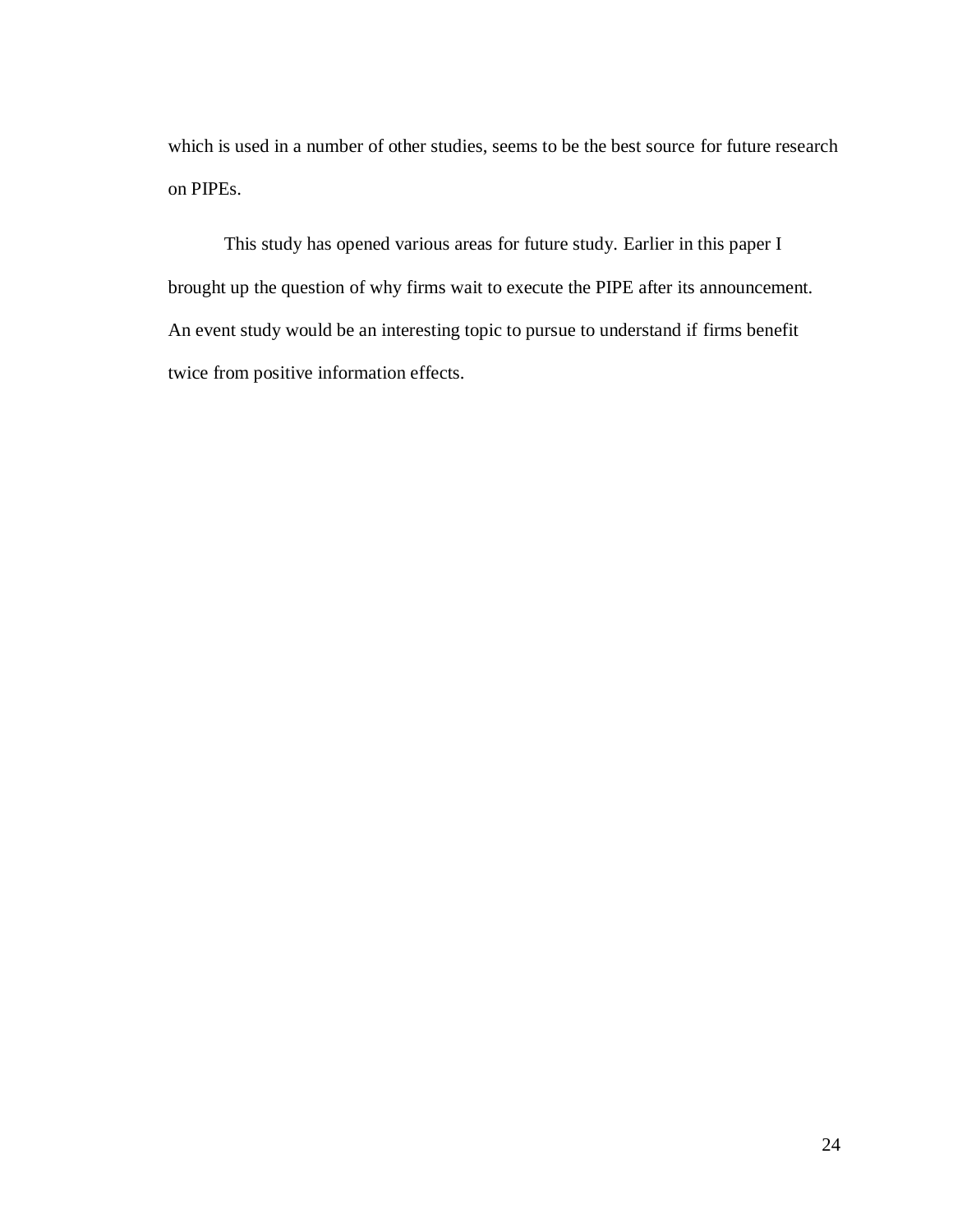#### **VI.References**

<span id="page-30-0"></span>"Restricted" securities: Removing the restrictive legend. Retrieved from <https://www.sec.gov/fast-answers/answersrestrichtm.html>

Brophy, D. J., Ouimet, P. P., Sialm, C., & National Bureau of Economic Research. (2004). *PIPE dreams? : The performance of companies issuing equity privately*. Cambridge, Mass.: National Bureau of Economic Research. Retrieved from <https://ccl.on.worldcat.org/oclc/57363210>

- Chakraborty, I., & Gantchev, N. (2013). Does shareholder coordination matter? evidence from private placements. *Journal of Financial Economics, 108*(1), 213-230. doi:10.1016/j.jfineco.2012.10.001
- Chen, A., Cheng, L., Cheng, K., & Chih, S. (2010). Earnings management, market discounts and the performance of private equity placements. *Journal of Banking and Finance, 34*(8), 1922-1932. doi:10.1016/j.jbankfin.2009.12.013
- Chen, H., Dai, N., & Schatzberg, J. D. (2010). The choice of equity selling mechanisms: PIPEs versus SEOs. *Journal of Corporate Finance, 16*(1), 104-119. doi:10.1016/j.jcorpfin.2009.08.003
- Debt capital markets outlook for 2019 | barclays investment bank. (2019). Retrieved from [https://www.investmentbank.barclays.com/our-insights/2019-debt-capital](https://www.investmentbank.barclays.com/our-insights/2019-debt-capital-markets-outlook.html)[markets-outlook.html](https://www.investmentbank.barclays.com/our-insights/2019-debt-capital-markets-outlook.html)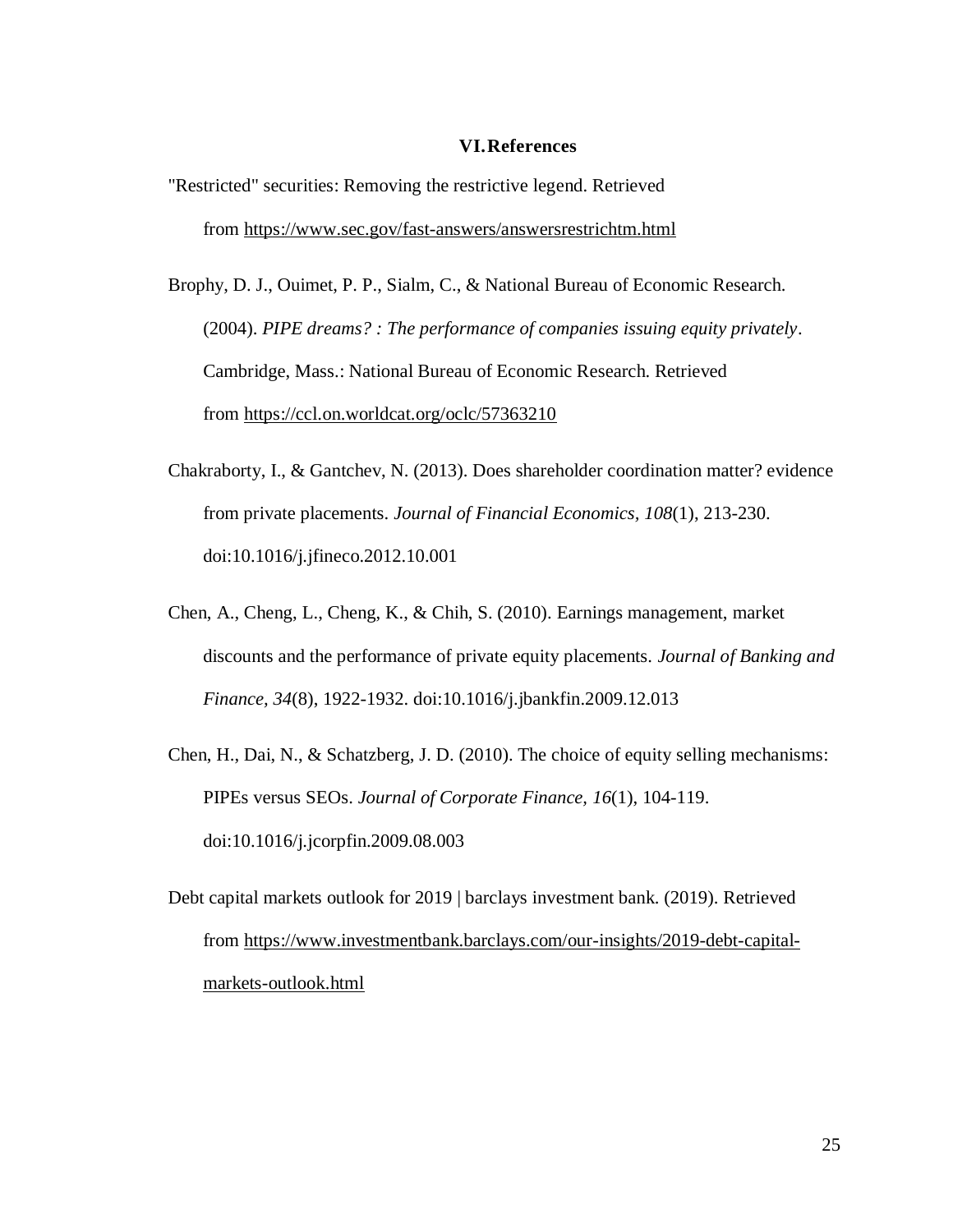- Erhemjamts, O., & Raman, K. (2012). The role of investment bank reputation and relationships in equity private placements. *Journal of Financial Research, 35*(2), 183-210. doi:10.1111/j.1475-6803.2012.01314.x
- Fama, E. F. (1965). The behavior of stock-market prices. *The Journal of Business, 38*(1), 34-105. Retrieved from <https://www.jstor.org/stable/2350752>
- Fama, E. F., & French, K. R. (1993). Common risk factors in the returns on stocks and bonds. *Journal of Financial Economics, 33*(1), 3-56. doi:10.1016/0304- 405X(93)90023-5
- Hertzel, M., & Smith, R. L. (1993). Market discounts and shareholder gains for placing equity privately. *The Journal of Finance, 48*(2), 459-485. doi:10.2307/2328908
- Hogboom, J. (2004). Private investment in public equity: An overview. *New Jersey Law Journal, CLSSVII*(7) Retrieved

from [https://www.sec.gov/info/smallbus/gbfor25\\_2006/hogoboom\\_invest.pdf](https://www.sec.gov/info/smallbus/gbfor25_2006/hogoboom_invest.pdf)

Imbert, F.S&P 500 and nasdaq close at record highs after strong GDP report. Retrieved from [https://www.cnbc.com/2019/04/26/stock-market-gdp-data-and-corporate](https://www.cnbc.com/2019/04/26/stock-market-gdp-data-and-corporate-earnings-in-focus-on-wall-street.html)[earnings-in-focus-on-wall-street.html](https://www.cnbc.com/2019/04/26/stock-market-gdp-data-and-corporate-earnings-in-focus-on-wall-street.html)

Lim, J., Schwert, M. W., & Weisbach, M. S. (2017). The economics of PIPEs. *National Bureau of Economic Research Working Paper Series, No. 23967* doi:10.3386/w23967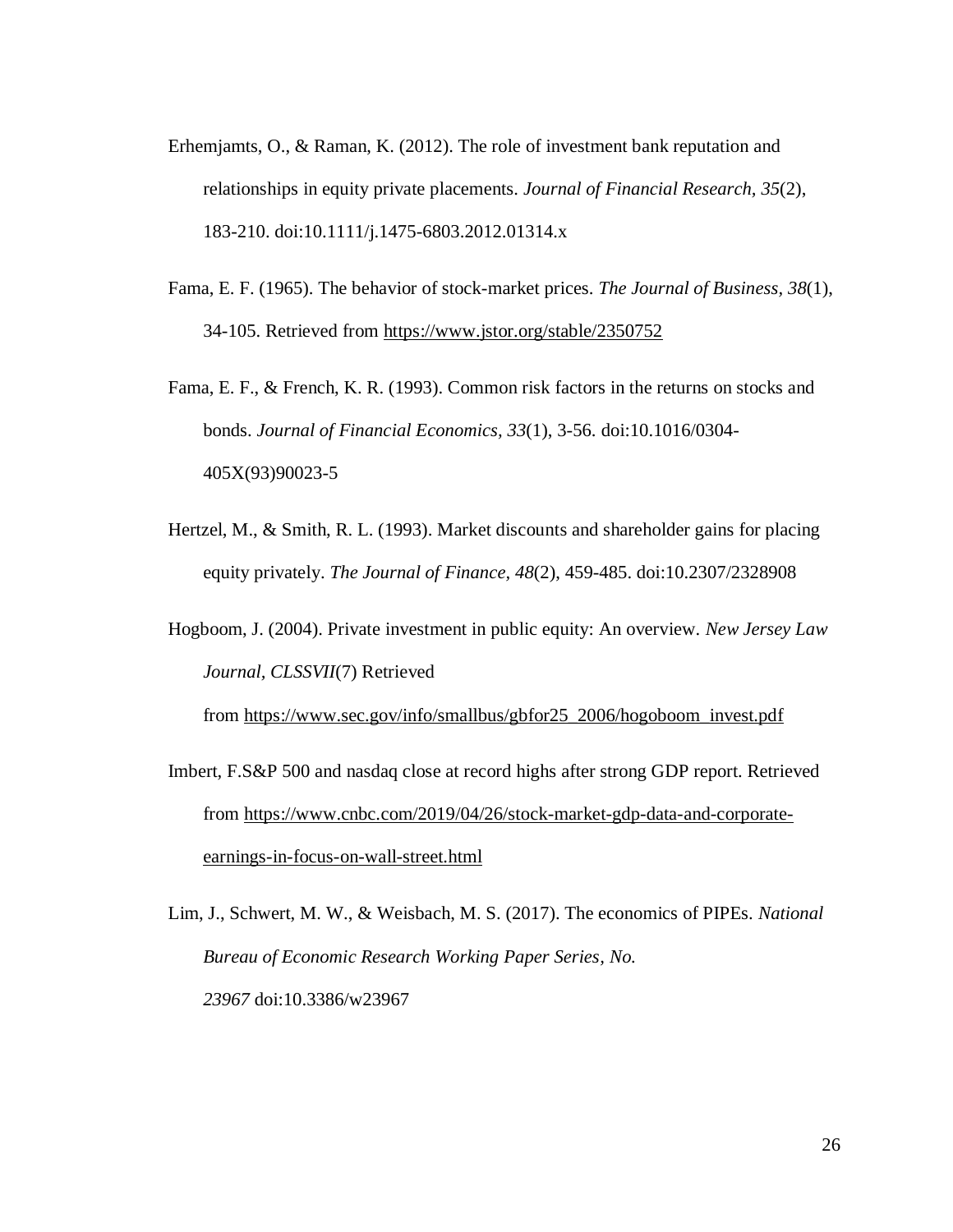- Lu, D., Si-fei, L., & Wei-xing, W. (2011). Market discounts and announcement effects of private placements: Evidence from china. *Applied Economics Letters, 18*(15), 1411- 1414. doi:10.1080/13504851.2010.539531
- Patell, J. A. (1976). Corporate forecasts of earnings per share and stock price behavior: Empirical test. *Journal of Accounting Research, 14*(2), 246-276.

PrivateRaise. Retrieved from <https://www.privateraise.com/>

*Roadmap for an IPO.* (2017). ().PricewaterhouseCoopers LLP. Retrieved from [https://www.pwc.com/hu/hu/szolgaltatasok/konyvvizsgalat/szamviteli](https://www.pwc.com/hu/hu/szolgaltatasok/konyvvizsgalat/szamviteli-tanacsadas/kiadvanyok/roadmap_for_an_ipo.pdf)[tanacsadas/kiadvanyok/roadmap\\_for\\_an\\_ipo.pdf](https://www.pwc.com/hu/hu/szolgaltatasok/konyvvizsgalat/szamviteli-tanacsadas/kiadvanyok/roadmap_for_an_ipo.pdf)

Ryan, S.Pandas market calendars [computer software]. GitHub:

- S&P 500® S&P dow jones indices. Retrieved from <https://us.spindices.com/indices/equity/sp-500>
- Seabold, S., & Perktold, J. (2010). *Statsmodels: Econometric and statistical modeling with python*
- U.S. Securities and Exchange Commission.Public companies. Retrieved from [https://www.investor.gov/introduction-investing/basics/how-market](https://www.investor.gov/introduction-investing/basics/how-market-works/public-companies)[works/public-companies](https://www.investor.gov/introduction-investing/basics/how-market-works/public-companies)
- Venture capital, private equity and M&A database | PitchBook. Retrieved from <https://pitchbook.com/>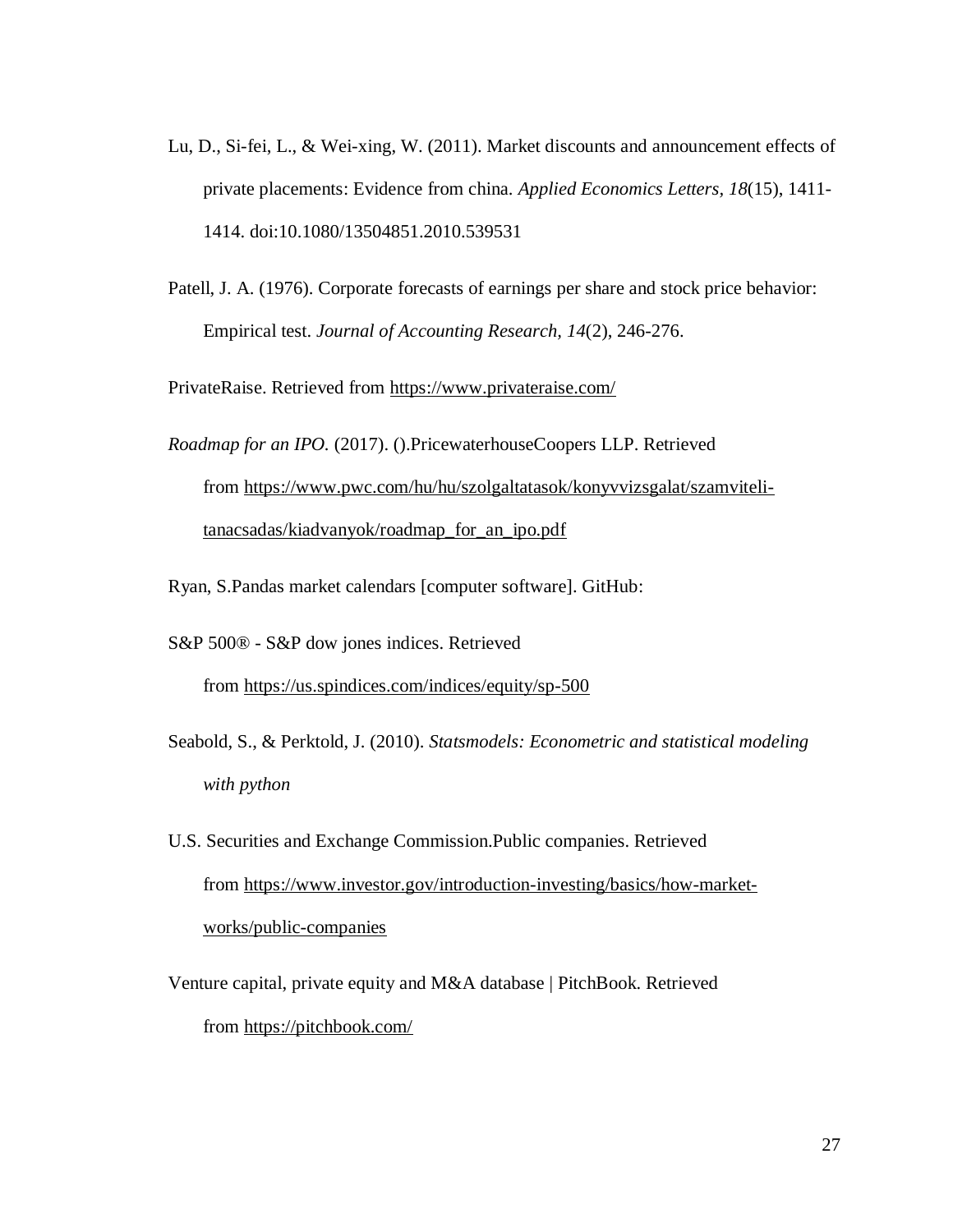Wharton research data services. Retrieved from https://wrdsweb.wharton.upenn.edu/

Why google capital deal could augur the reemergence of so-called PIPEs. (2016).

Retrieved from [http://social.techcrunch.com/2016/07/03/why-google-capital-deal-](http://social.techcrunch.com/2016/07/03/why-google-capital-deal-could-auger-reemergence-of-pipe-deals/)

[could-auger-reemergence-of-pipe-deals/](http://social.techcrunch.com/2016/07/03/why-google-capital-deal-could-auger-reemergence-of-pipe-deals/)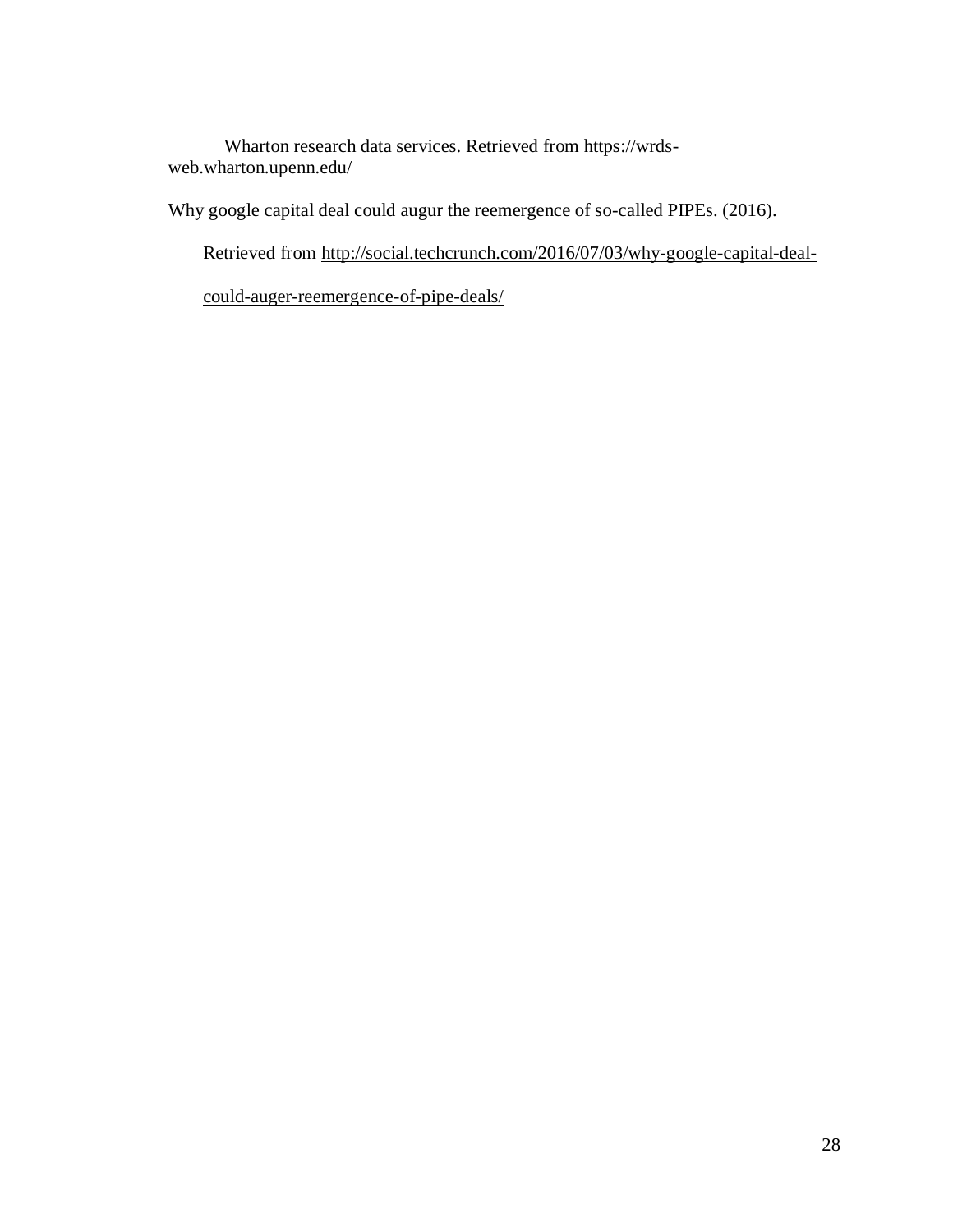# **VII. Tables and Figures**

<span id="page-34-1"></span><span id="page-34-0"></span>

| <b>Variable Class</b>                | <b>Variable Name or</b><br>Category*   | <b>Variable Description</b>                                                                                                                                                                                        |
|--------------------------------------|----------------------------------------|--------------------------------------------------------------------------------------------------------------------------------------------------------------------------------------------------------------------|
| Independent<br><b>Variables</b>      | Discount                               | (Stock price 10 days after PIPE announcement - PIPE<br>share price) / Stock price 10 days after PIPE<br>announcement.                                                                                              |
|                                      | Cumulative Abnormal<br>Return          | Cumulative abnormal return on a stock using a Fama-<br>French three-factor model. The CAR period is<br>specified as $\{t_0, t_1\}$ .                                                                               |
| <b>Dependent</b><br><b>Variables</b> | Percent acquired                       | Percentage stake acquired.                                                                                                                                                                                         |
|                                      | PIPE share price                       | The share price that the investor purchased shares at.                                                                                                                                                             |
|                                      | Deal Class                             | A categorical variable describing the purpose that a<br>firm engaged in a PIPE. Reasons include: Corporate,<br>Hedge Fund, Venture Capital, Private Equity, and<br>Other.                                          |
|                                      | Single Investor                        | Binary variable if the PIPE only had a single investor.                                                                                                                                                            |
|                                      | Market Capitalization                  | Share price * number of shares outstanding 30 days<br>prior to PIPE announcement.                                                                                                                                  |
|                                      | Deal Size                              | Total dollar amount in '000s that a firm raised with<br>the PIPE.                                                                                                                                                  |
|                                      | Raised to Date                         | Total dollar amount in '000s that a firm has raised,<br>inclusive of the PIPE.                                                                                                                                     |
|                                      | Employees                              | Number of employees contemporaneous to PIPE.                                                                                                                                                                       |
|                                      | Number of Investors                    | Total number of PIPE investors.                                                                                                                                                                                    |
|                                      | Number of New<br><b>Investors</b>      | Number of PIPE investors who have not previously<br>invested in the firm before.                                                                                                                                   |
|                                      | Profitability Measures*                | Revenue, Gross Profit, Net Income, EBITDA, Total<br>Debt, EBITDA Margin, Market Capitalization. All<br>are from the quarter prior to the PIPE.                                                                     |
|                                      | Firm Age                               | Calculated as $2019$ – founding year                                                                                                                                                                               |
|                                      | <b>Financial Distress</b><br>Measures* | Cash Flow Margin, Cash Flow / Total Debt, Cash<br>Ratio, Interest Coverage Ratio, Long Term Debt / BV<br>Equity, Quick Ratio, Return on Equity, D/E, Credit<br>Rating. All are from the quarter prior to the PIPE. |
|                                      | Book / Market Equity                   | Book value to market value of equity in quarter prior<br>to PIPE.                                                                                                                                                  |

# **Table 1 - Variable Descriptions**

**<sup>\*</sup> Denotes a category header.**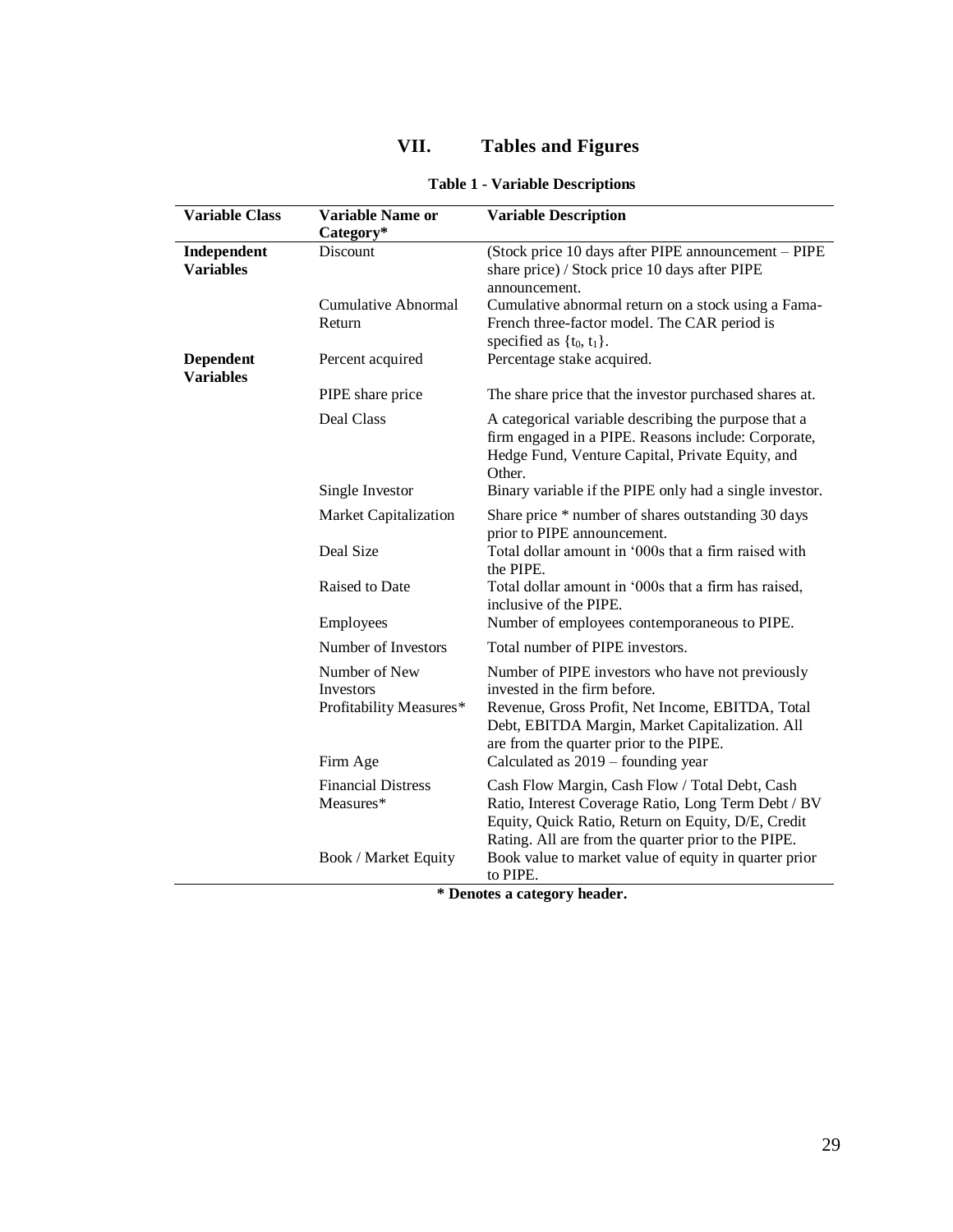<span id="page-35-0"></span>

| <b>Variables</b>               | Mean       | <b>Median</b> | S.D.     | Min         | <b>Max</b> | Obs |
|--------------------------------|------------|---------------|----------|-------------|------------|-----|
| <b>Deal Size</b>               | 153.29     | 25            | 420.78   | 0.03        | 3700.00    | 149 |
| <b>Percent Acquired</b>        | 17.64      | 15.2          | 10.30    | 5.00        | 49.80      | 46  |
| <b>Raised to Date</b>          | 318.89     | 131.01        | 638.34   | 0.03        | 3973.01    | 148 |
| # Employees                    | 2353.85    | 223.50        | 6675.35  | 4.00        | 56000.00   | 126 |
| # Investors                    | 1.93       | $\mathbf{1}$  | 1.58     | 1.00        | 8.00       | 149 |
| # New Investors                | 1.71       | 1             | 1.21     | 1.00        | 7.00       | 121 |
| <b>Revenue</b>                 | 849.87     | 50.57         | 3260.00  | 0.00        | 32363.00   | 129 |
| <b>Gross Profit</b>            | 196.49     | 28.09         | 403.46   | $-133.23$   | 2172.67    | 84  |
| <b>Net Income</b>              | 42.27      | $-13.36$      | 848.35   | $-1921.95$  | 8600.00    | 130 |
| <b>EBITDA</b>                  | 23.70      | $-8.18$       | 253.56   | $-1479.79$  | 1005.37    | 113 |
| <b>Total Debt</b>              | 6090.46    | 53.68         | 47656.92 | 0.00        | 483732.00  | 103 |
| <b>EBITDA Margin</b>           | $-1355.41$ | $-15.54$      | 4681.75  | $-33060.14$ | 108.37     | 99  |
| <b>Firm Age</b>                | 34.67      | 23            | 32.93    | 4.00        | 166.00     | 144 |
| <b>Market Capitalization</b>   | 196.12     | 20.69         | 755.89   | 1.45        | 6457.22    | 105 |
| <b>Book / Market Equity</b>    | 0.71       | 0.401         | 0.80     | 0.01        | 5.21       | 83  |
| <b>Cash Flow Margin</b>        | $-12.54$   | $-0.09$       | 53.01    | $-374.61$   | 1.43       | 76  |
| <b>Cash Flow / Total Debt</b>  | $-1.08$    | $-0.06$       | 2.63     | $-13.10$    | 0.86       | 85  |
| <b>Cash Ratio</b>              | 10.03      | 1.05          | 54.33    | 0.01        | 450.94     | 69  |
| <b>Interest Coverage Ratio</b> | $-259.66$  | $-1.25$       | 875.11   | $-4780.30$  | 220.54     | 47  |
| <b>Quick Ratio</b>             | 10.58      | 2.19          | 54.32    | 0.08        | 451.47     | 69  |
| <b>Return on Equity</b>        | $-0.80$    | $-0.43$       | 1.76     | $-13.86$    | 0.72       | 84  |
| <b>Total Debt / Equity</b>     | 3.04       | 0.98          | 5.59     | $-9.74$     | 24.34      | 88  |
| <b>Single Investor</b>         | 61.00      | 1             | 49.00    | 0.00        | 100.00     | 149 |

**Table 2 - Independent Variable Summary Statistics**

**All financial metrics are in millions, except for ratios, percentages, and per-share items.**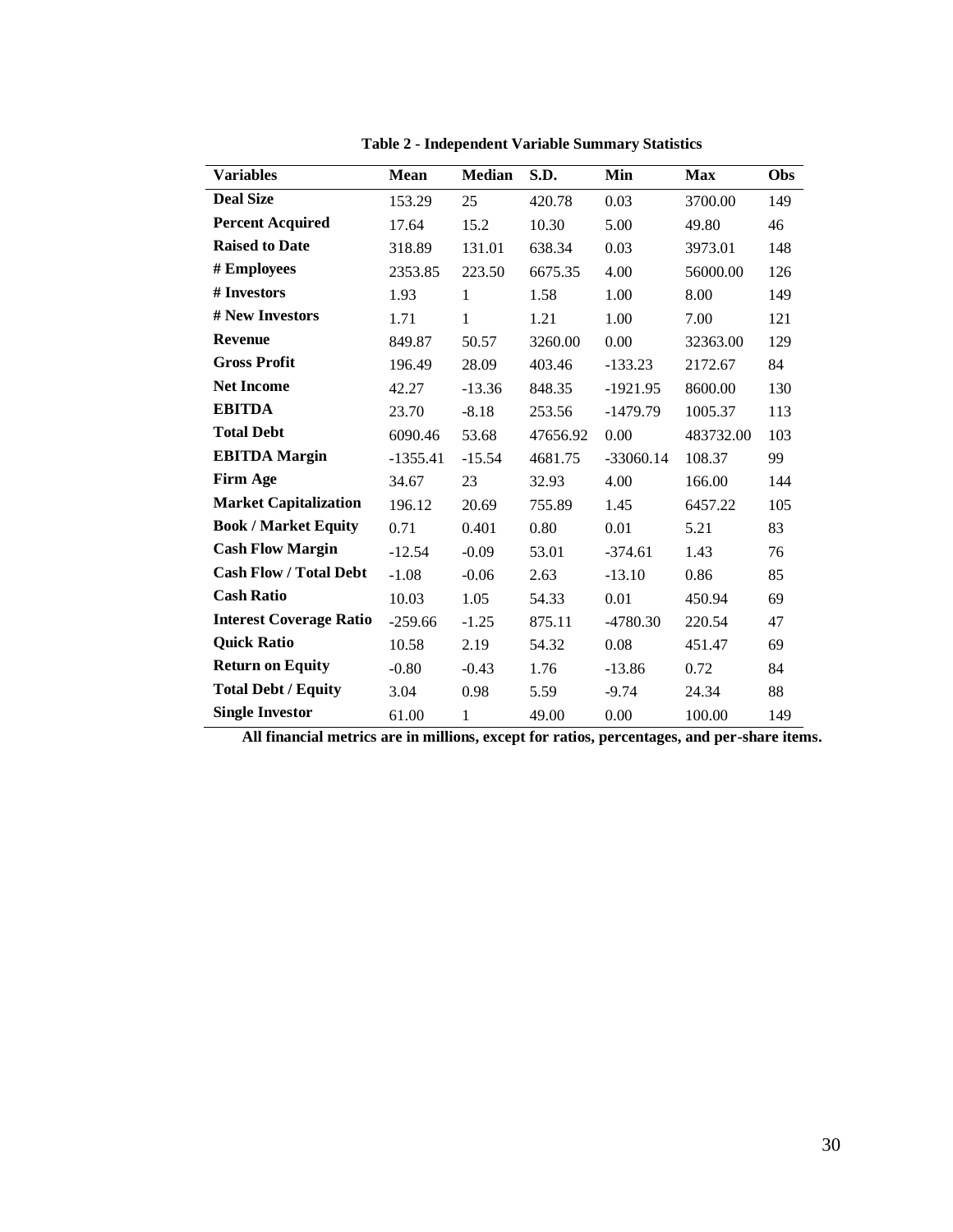<span id="page-36-7"></span><span id="page-36-5"></span><span id="page-36-2"></span><span id="page-36-1"></span><span id="page-36-0"></span>

<span id="page-36-6"></span><span id="page-36-4"></span><span id="page-36-3"></span>**Table 3 - PIPE Industry Trends**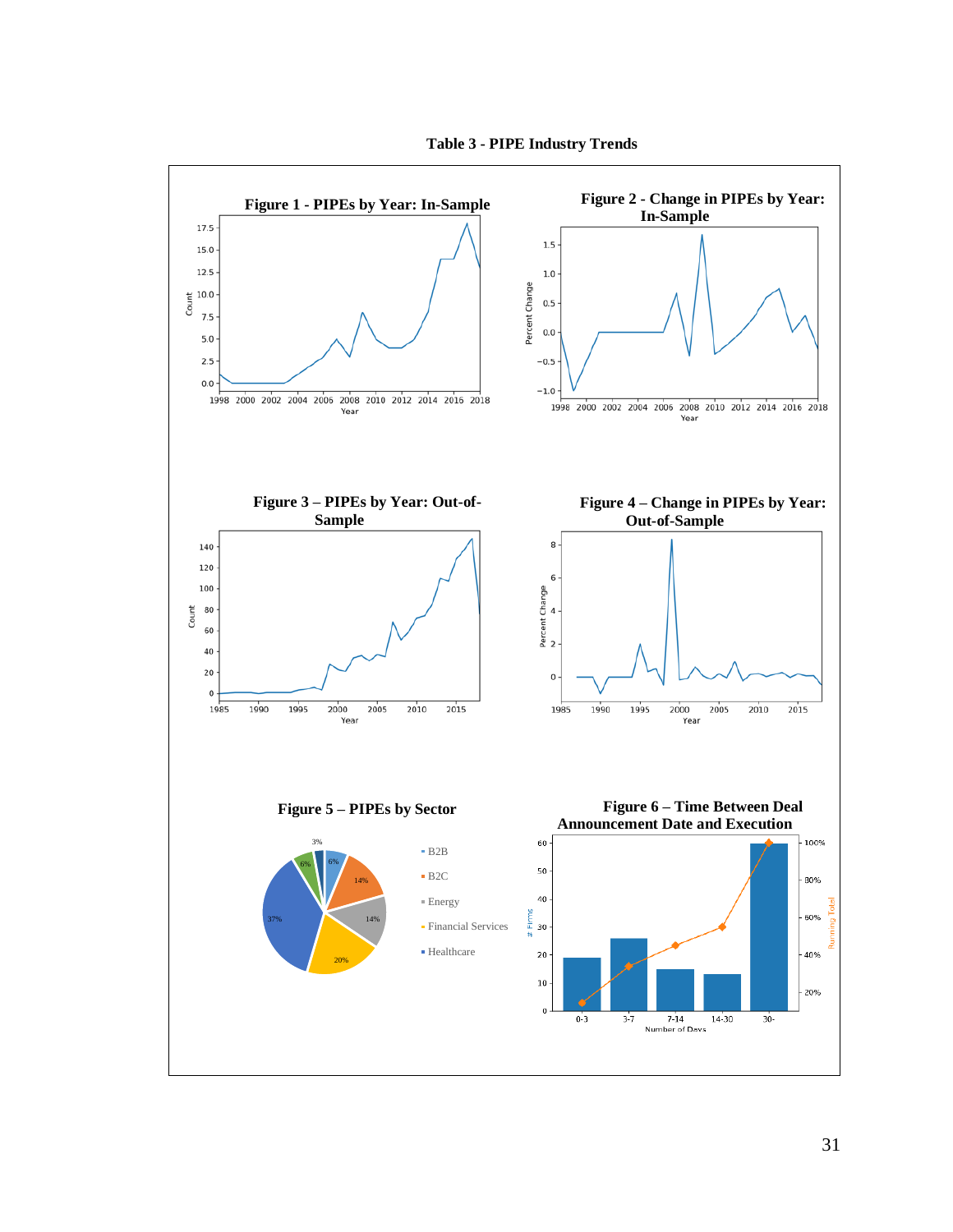#### **Figure 7 – Distribution of Discounts and Premia**

This table presents a histogram of the independent variable Discount. Positive number represent discounts and negative numbers represent premia. The data is winsorized to three standard deviations to remove outliers.

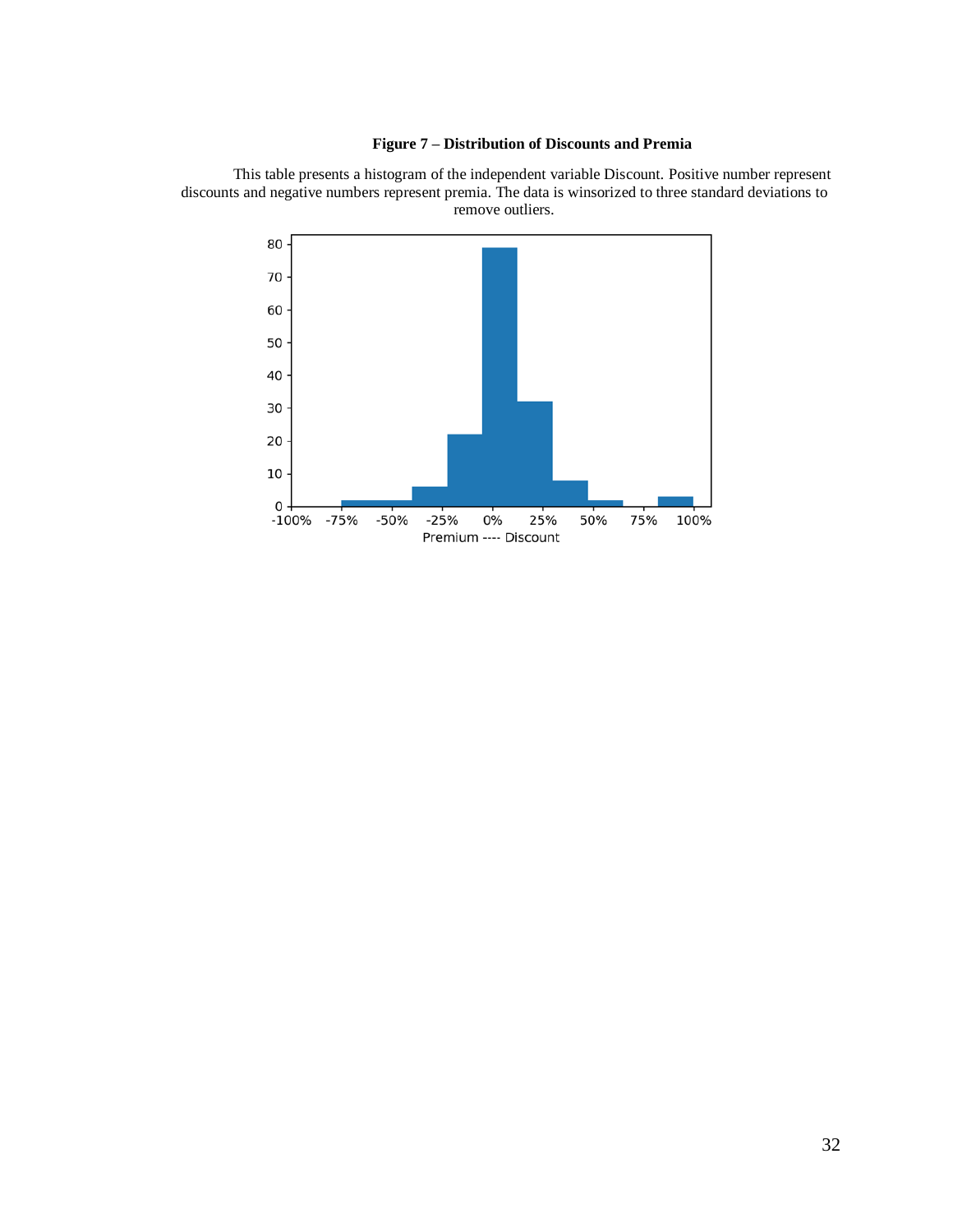# **Table 4 - Summary Statistics of Discounts and Premia**

|       | Aggregate  | <b>Discount</b> | Premium    |
|-------|------------|-----------------|------------|
| Count | 156        | 106             | 50         |
| Mean  | 6.68%      | 17.08%          | $-15.35%$  |
| S.D.  | 23.28%     | 17.94%          | 17.23%     |
| Min   | $-75.22\%$ | $0.00\%$        | $-75.22\%$ |
| 25%   | $-0.88%$   | 7.09%           | $-18.37\%$ |
| 50%   | 7.09%      | 10.18%          | $-10.56%$  |
| 75%   | 17.98%     | 24.14%          | $-1.73%$   |
| Max   | 99.77%     | 99.77%          | $-0.42%$   |

<span id="page-38-0"></span>This table looks at PIPE discounts from three lenses: in the aggregate, discount-only, and premium only. Due to how Discount is calculated, all positive numbers represent discounts, and all negative numbers represent premia.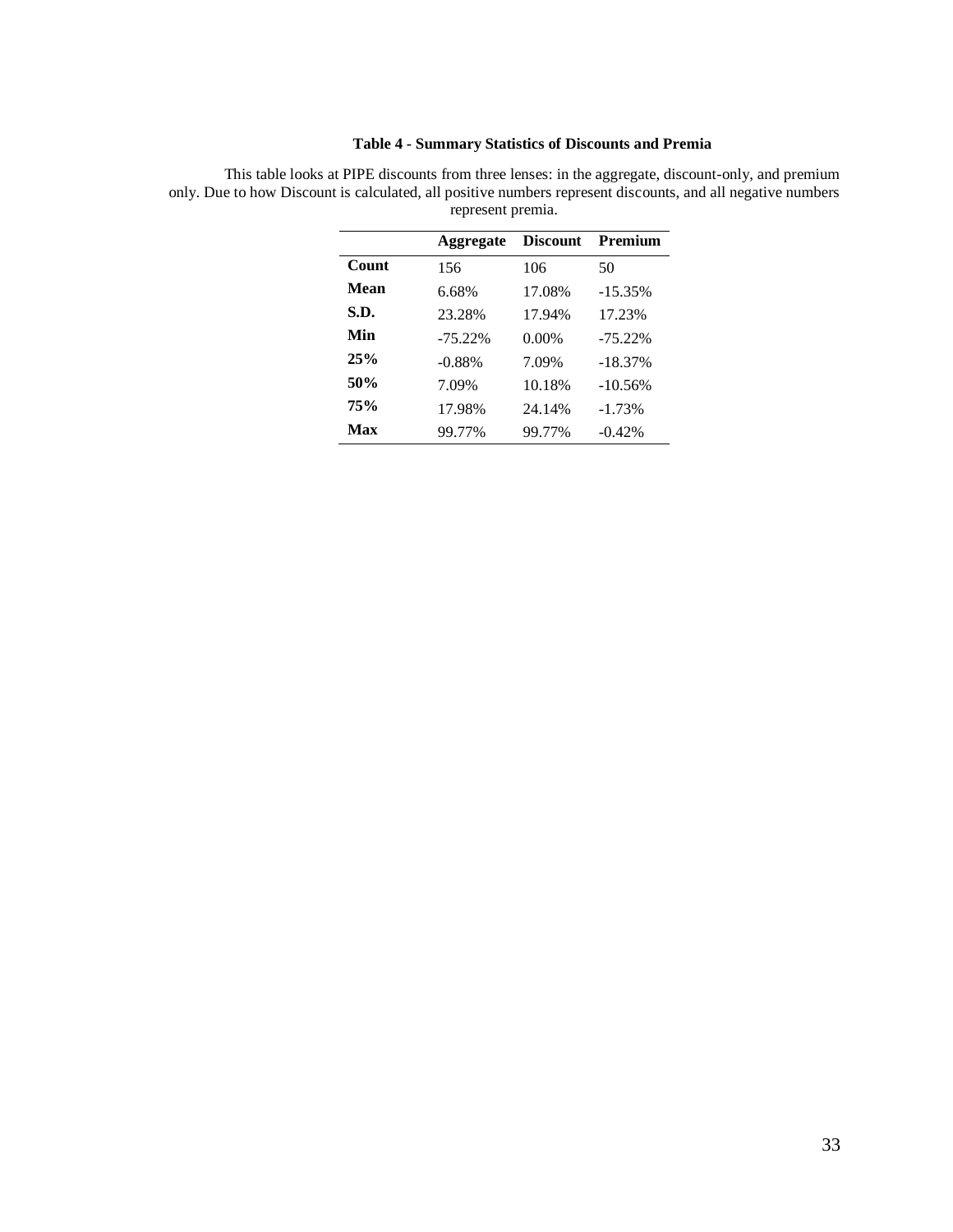#### **Table 5 - Discount Magnitude on Firm Characteristics**

|                      |                                          | <b>Aggregate</b> |                | <b>Discount</b> |                         | Premium   |                |
|----------------------|------------------------------------------|------------------|----------------|-----------------|-------------------------|-----------|----------------|
| Characteristic       | Grouping                                 | Mean             | Count          | Mean            | Count                   | Mean      | Count          |
| <b>Firm Industry</b> | <b>Business Products</b><br>and Services | 20.45%           | 9              | 20.45%          | 9                       |           |                |
|                      | <b>Consumer Products</b><br>and Services | 0.98%            | 12             | 21.48%          | 6                       | $-19.52%$ | 6              |
|                      | Energy                                   | 11.10%           | 13             | 30.44%          | 9                       | $-32.41%$ | $\overline{4}$ |
|                      | <b>Financial Services</b>                | 7.79%            | 25             | 17.56%          | 18                      | $-17.34%$ | $\overline{7}$ |
|                      | Healthcare                               | 3.62%            | 34             | 21.09%          | 18                      | $-16.03%$ | 16             |
|                      | IT                                       | 0.13%            | 6              | 7.85%           | $\mathfrak{Z}$          | $-7.60%$  | 3              |
|                      | Materials and<br>Resources               | 3.32%            | $\mathfrak{Z}$ | 17.02%          | $\mathbf{1}$            | $-3.53%$  | $\overline{c}$ |
| <b>Net Income</b>    | Negative                                 | 7.77%            | 74             | 23.77%          | 46                      | $-18.51%$ | 28             |
|                      | Positive                                 | 3.34%            | 28             | 12.77%          | 18                      | $-13.63%$ | 10             |
| <b>Credit Rating</b> | $A-$                                     | 13.53%           | 5              | 13.53%          | 5                       |           |                |
|                      | $B+$                                     | 3.51%            | 9              | 5.83%           | $\boldsymbol{7}$        | $-4.62%$  | $\mathbf{2}$   |
|                      | $\bf{B}$                                 | 22.89%           | $\overline{7}$ | 22.89%          | $\boldsymbol{7}$        |           |                |
|                      | $B-$                                     | 4.86%            | 10             | 11.63%          | $\overline{7}$          | $-10.95%$ | 3              |
|                      | $\mathbf C$                              | 2.76%            | 32             | 19.37%          | 18                      | $-18.58%$ | 14             |
| Percent              | $0 - 10$                                 | $-8.82%$         | $\tau$         | 11.66%          | $\overline{2}$          | $-17.01%$ | 5              |
| <b>Acquired</b>      | $10-20$                                  | 11.29%           | 20             | 24.59%          | 14                      | $-19.75%$ | 6              |
|                      | $20 -$                                   | 21.28%           | 6              | 21.28%          | 6                       |           |                |
| <b>Deal</b>          | $0 - 5$                                  | 5.67%            | 10             | 15.94%          | 6                       | $-9.72%$  | $\overline{4}$ |
| <b>Size</b>          | $5 - 10$                                 | 36.85%           | $\,8\,$        | 36.85%          | $8\,$                   |           |                |
|                      | $10-15$                                  | 11.24%           | 9              | 21.02%          | 6                       | $-8.32%$  | 3              |
|                      | $15 - 20$                                | 28.27%           | 11             | 31.84%          | 10                      | $-7.46%$  | $\mathbf{1}$   |
|                      | 20-100                                   | $-0.59%$         | 31             | 14.16%          | 18                      | $-14.42%$ | 13             |
|                      | $100 -$                                  | $-2.32%$         | 33             | 14.51%          | 22                      | $-25.17%$ | 11             |
| <b>Book / Market</b> | $0 - 0.2$                                | 2.58%            | 21             | 19.32%          | 12                      | $-19.74%$ | 9              |
|                      | $0.2 - 0.4$                              | 3.02%            | 18             | 13.93%          | 10                      | $-10.61%$ | $8\,$          |
|                      | $0.4 - 0.7$                              | 9.80%            | 11             | 21.42%          | 7                       | $-10.53%$ | $\overline{4}$ |
|                      | $0.7 - 1$                                | 3.76%            | 9              | 10.99%          | $8\,$                   | $-54.08%$ | $\mathbf{1}$   |
|                      | $1-$                                     | 9.00%            | 21             | 15.86%          | 16                      | $-12.97%$ | $\mathfrak s$  |
| <b>Market</b>        | $0 - 10$                                 | 19.19%           | 38             | 31.44%          | $27\,$                  | $-10.87%$ | 11             |
| Capitalization       | $10 - 100$                               | 1.93%            | 41             | 12.13%          | 28                      | $-20.04%$ | 13             |
|                      | 100-1000                                 | $-7.26%$         | 19             | 13.25%          | $8\,$                   | $-22.18%$ | 11             |
|                      | $1000 -$                                 | $-0.47%$         | $\overline{4}$ | 28.57%          | $\mathbf{1}$            | $-10.15%$ | 3              |
| Debt / Equity        | $-0$                                     | 17.46%           | 6              | 31.20%          | $\overline{\mathbf{4}}$ | $-10.01%$ | $\overline{2}$ |
|                      | $0 - 1$                                  | 4.85%            | 37             | 19.84%          | 22                      | $-17.13%$ | 15             |

<span id="page-39-0"></span>This table presents PIPE discounts and premia grouped by different firm characteristics. Each grouping is performed on the available data, so the sum of the grouping's aggregate count does not necessarily equal the total number of observations.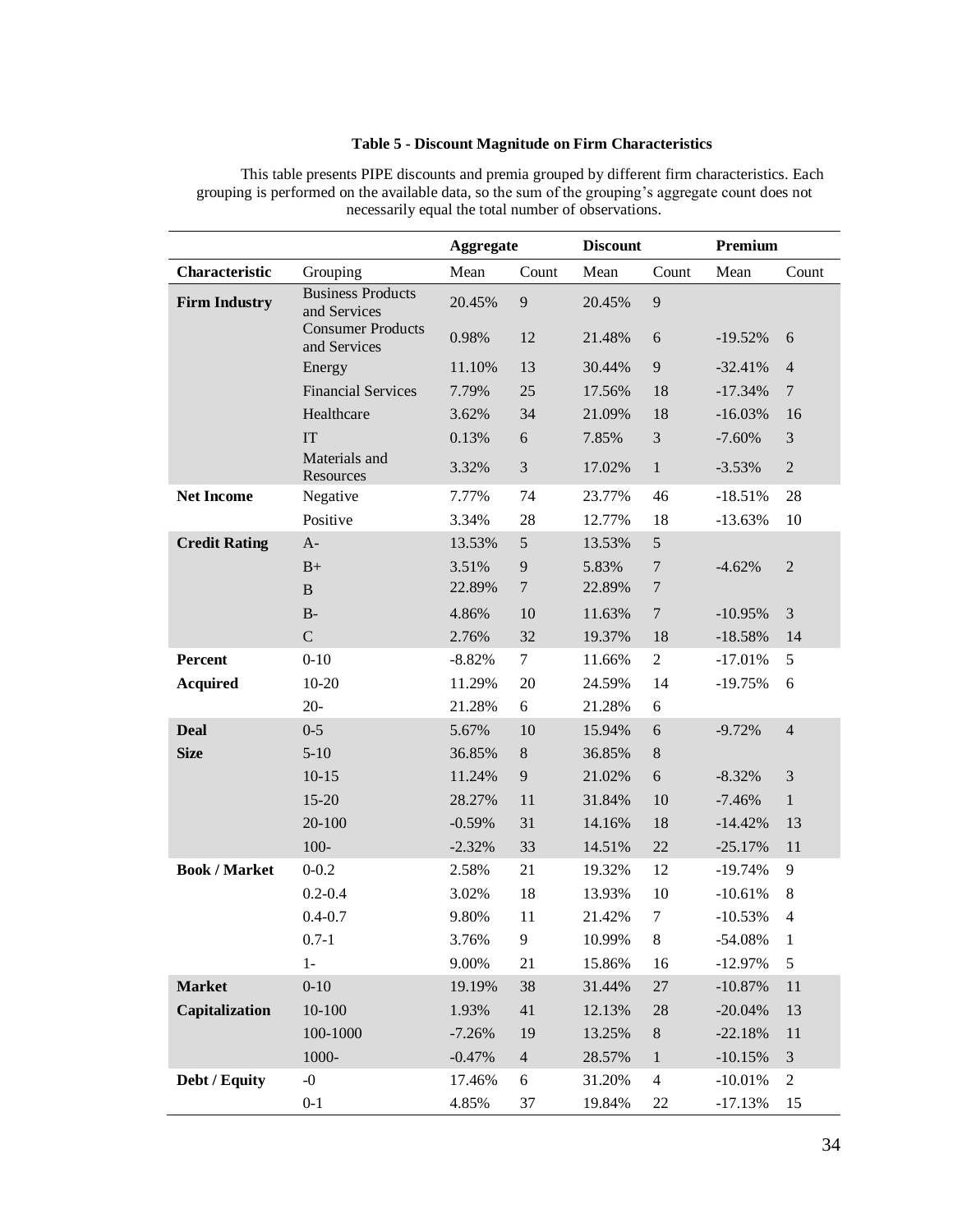|                      | 1-3                | 4.86%  | 19 | 11.55% | 13 | $-9.64\%$  | 6  |
|----------------------|--------------------|--------|----|--------|----|------------|----|
|                      | $3-10$             | 4.39%  | 14 | 16.47% | 10 | $-25.81\%$ | -4 |
|                      | $10-$              | 11.08% | Q  | 15.05% |    | $-2.82\%$  | 2  |
| <b>Investor Type</b> | Single Investor    | 4.80%  | 60 | 22.76% | 37 | $-24.07\%$ | 23 |
|                      | Multiple Investors | 9.06%  | 42 | 17.83% | 27 | $-6.72\%$  | 15 |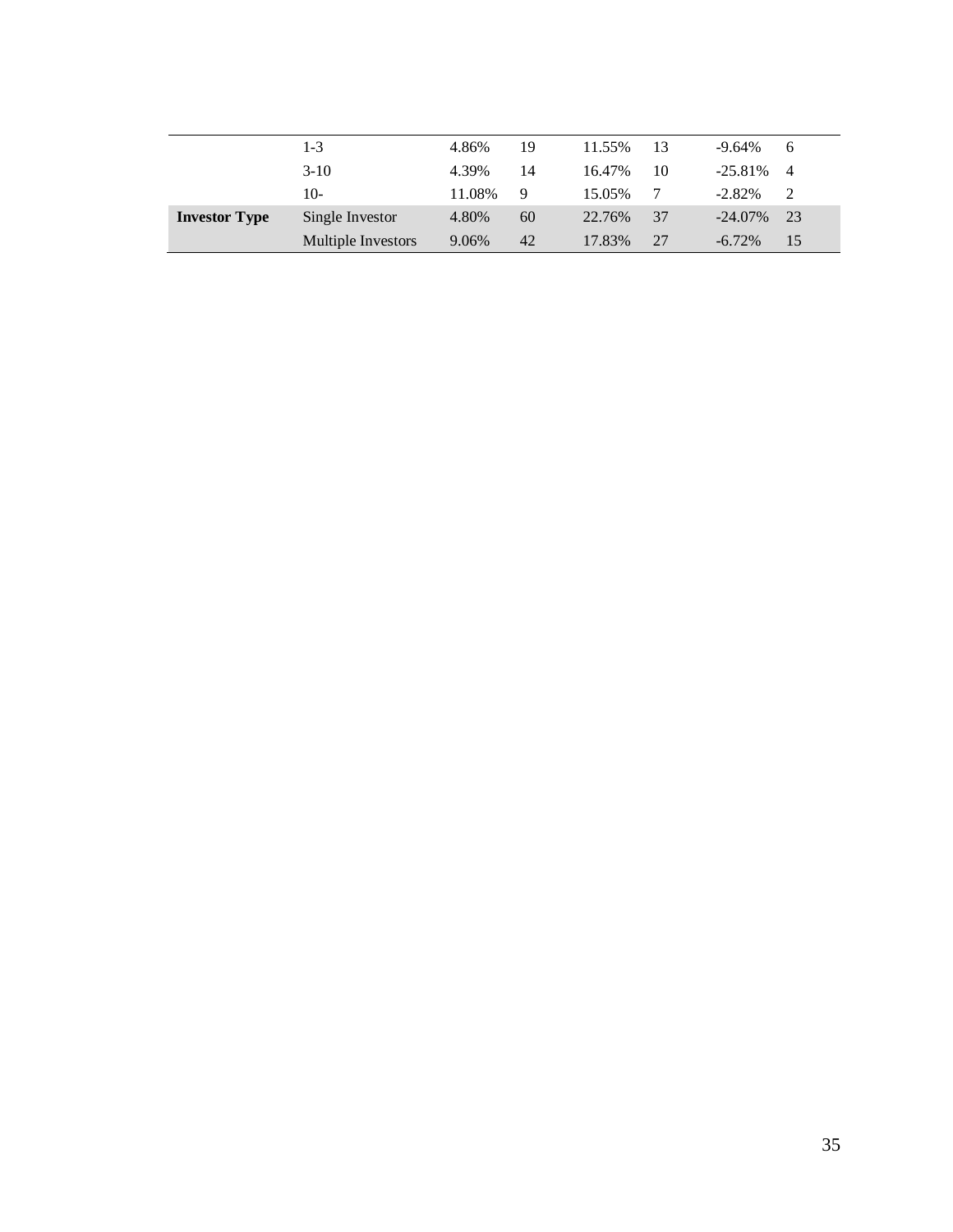# **Table 6 - Regression Models**

| <b>Variable</b>                          | (1)                  | (2)                  | (3)                   | (4)                   | (5)                  | (6)                  |
|------------------------------------------|----------------------|----------------------|-----------------------|-----------------------|----------------------|----------------------|
| Constant                                 | $0.331*$<br>(0.169)  | $0.394**$<br>(0.175) | $0.332**$<br>(0.133)  | $0.292**$<br>(0.132)  | $-0.306$<br>(0.188)  | $-0.115$<br>(0.172)  |
| Generating<br>Revenue; Not<br>Profitable |                      |                      |                       |                       | $0.408**$<br>(0.160) | $0.533*$<br>(0.079)  |
| Profitable                               |                      |                      |                       |                       | $0.295**$<br>(0.128) | $0.475*$<br>(0.043)  |
| Credit Rating B+                         |                      |                      | $-0.096$<br>(0.067)   | $-0.085$<br>(0.065)   |                      | $0.455*$<br>(0.058)  |
| <b>Credit Rating B</b>                   |                      |                      | $-0.083$<br>(0.066)   | $-0.073$<br>(0.066)   |                      | $-0.201$<br>(0.117)  |
| Credit Rating B-                         |                      |                      | 0.037<br>(0.072)      | 0.039<br>(0.069)      |                      | 0.094<br>(0.123)     |
| Credit Rating C                          |                      |                      | $-0.174*$<br>(0.087)  | $-0.193**$<br>(0.092) |                      | $-0.149*$<br>(0.073) |
| Book / Market<br>Equity                  |                      |                      | 0.018<br>(0.026)      | 0.034<br>(0.030)      | 0.036<br>(0.033)     | $-0.031$<br>(0.033)  |
| <b>Cash Flow Margin</b>                  |                      |                      |                       | $-0.005**$<br>(0.003) |                      |                      |
| Ln(Deal Size)                            |                      | $0.044*$<br>(0.024)  | $-0.005$<br>(0.024)   | $-0.009$<br>(0.024)   | $-0.039*$<br>(0.019) | $-0.049*$<br>(0.007) |
| Ln(Market Cap)                           | $-0.101*$<br>(0.037) | $-0.149*$<br>(0.051) | $-0.051**$<br>(0.021) | $-0.041*$<br>(0.021)  |                      |                      |
| Percent Acquired                         | 0.003<br>(0.005)     | $-0.001$<br>(0.005)  |                       |                       | $0.012*$<br>(0.004)  | 0.009<br>(0.007)     |
| Percent Acquired<br>* Ln(Market Cap)     | 0.001<br>(0.002)     | 0.001<br>(0.002)     |                       |                       |                      |                      |
| Single Investor                          |                      |                      |                       |                       | 0.030<br>(0.107)     | $-0.050$<br>(0.093)  |
| Debt / Equity                            |                      |                      |                       | $-0.002$<br>(0.005)   |                      |                      |
| Obs                                      | 33                   | 33                   | 58                    | 56                    | 27                   | 23                   |
| Pr(F-value)                              | 0.004                | 0.005                | 0.005                 | 0.008                 | 0.012                | 0.003                |
| Adj R-squared                            | 0.294                | 0.314                | 0.226                 | 0.241                 | 0.416                | 0.720                |

<span id="page-41-0"></span>Credit rating is a binary variable that equals 1 if a firm's credit rating equals the respective rating.

Heteroskedasticity robust standard errors in parentheses

\*\*\* p<0.01, \*\* p<0.05, \* p<0.1